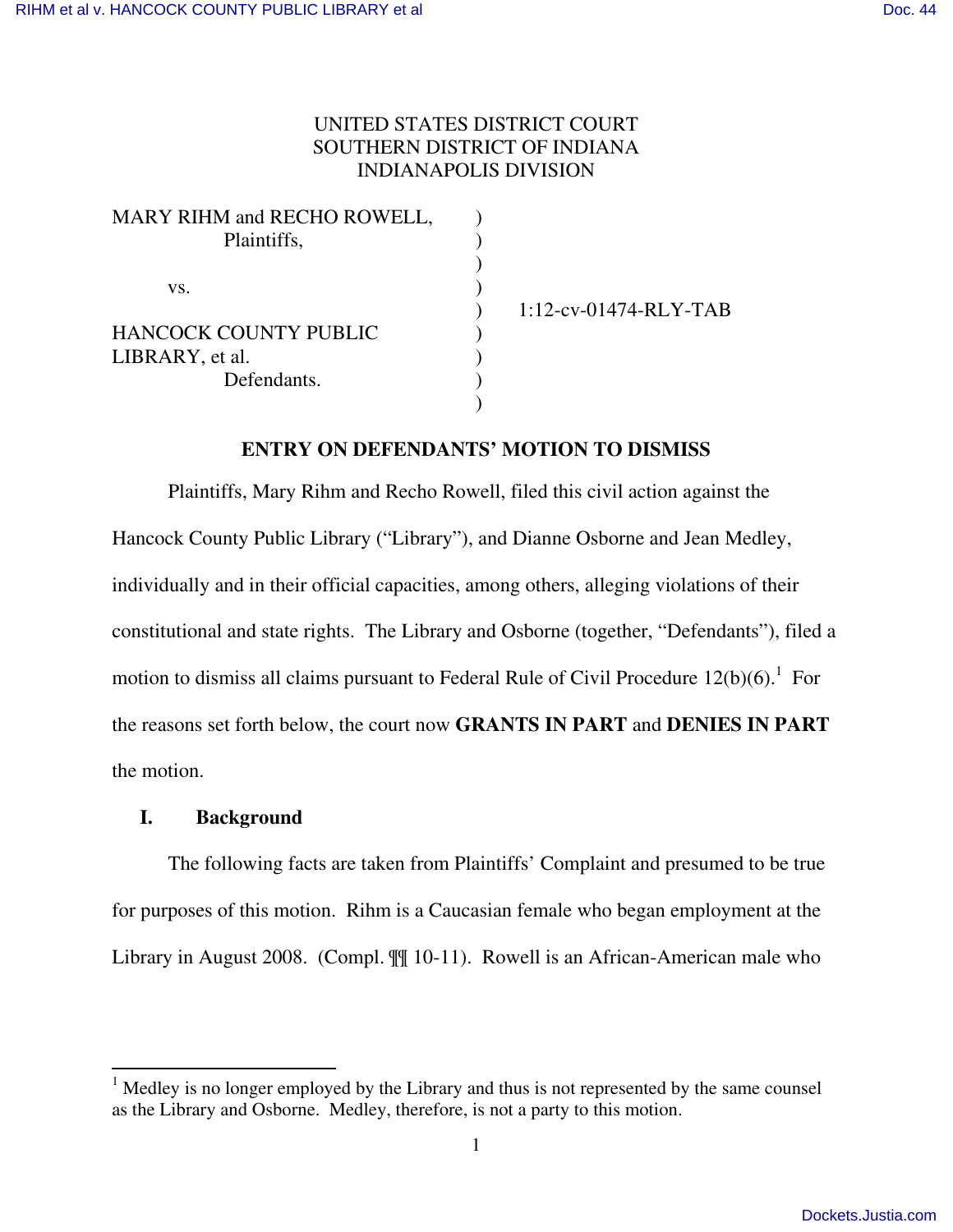has been in an intimate relationship with Rihm since prior to Rihm's employment at the Library. (*Id.* at  $\P$ [[ 10-11). Rihm and Rowell have two children together. (*Id.* at [[ 11).

The Library employed Medley as Circulation Manager and Osborne as Director of the Library. (*Id*. at ¶ 5). Medley was Rihm's immediate supervisor. (*Id.* at ¶ 12). Medley, an African-American female, was married to an African-American male. (*Id.*). Medley and Rihm had a friendly relationship in both work and social settings prior to December 2008. (*Id.* at ¶ 13).

In December 2008, Medley became aware of Rihm's and Rowell's intimate relationship, which led Medley to criticize Rihm's job performance for the first time. (*Id.* at ¶¶ 14-15). For example, in the presence of Library staff, Medley verbally attacked Rihm regarding Rihm's first pregnancy and referred to Rihm as "mentally slow" and "need[ing] help." (*Id.* at ¶¶ 18-19). Similarly, Medley unfairly criticized Rihm for work performance issues by: (1) prohibiting Rihm from using the telephone for personal calls despite other employees not being limited; (2) reprimanding Rihm for the "way [she] sound[ed] on the telephone"; and (3) reprimanding Rihm for "discussing [her] personal life" at work even though other employees were not similarly criticized and they had initiated the discussions. (*Id.* at  $\P$  21-23). In addition, Rihm alleges that Medley condoned and abetted additional discriminatory behavior toward Rihm by Senior Librarians Casey Scholl and Amanda Roeger. (*Id.* at ¶ 20). Despite Medley's repeated complaints about Rihm's work performance, Rihm never received any documentation of her alleged performance deficiencies until October 2010. (*Id*. at ¶ 24). In contrast, Rihm complained of this discriminatory treatment throughout her employment. (*Id*. at ¶ 25).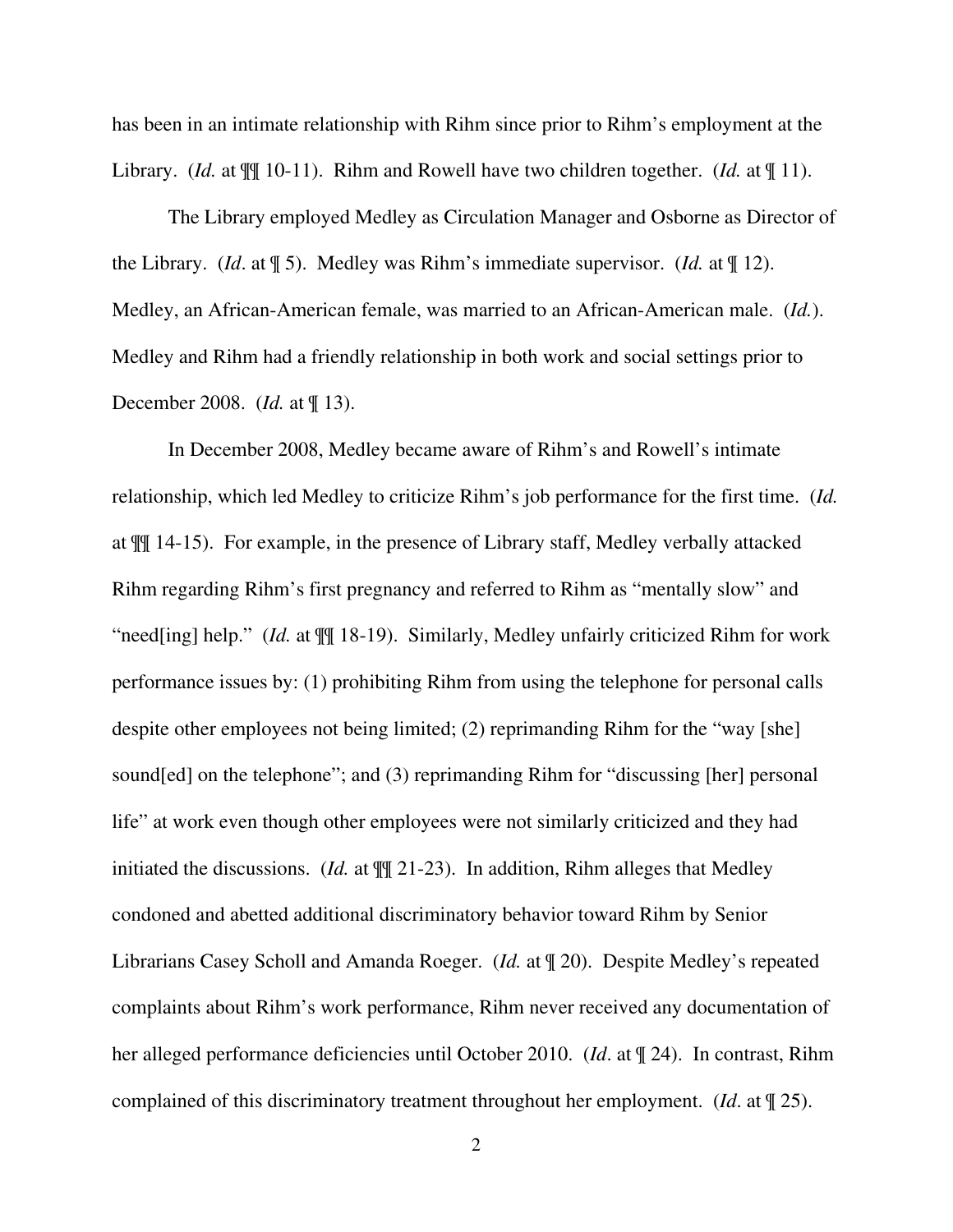Moreover, Rihm alleges that Medley criticized her for her relationship with Rowell, stating she disapproved because "white women should not date African American men." *(Id.* at  $\P$  16). To that end, Medley would "roll her eyes and express her disapproval through body language" whenever she saw Rihm speaking with Rowell at the Library. (*Id*. at ¶ 17).

On October 9, 2010, Rowell visited the Library on personal business. (*Id.* at ¶ 27). Scholl and Roeger observed Rowell in the Library lobby, but Rowell did not communicate with them in any way. (*Id*. at ¶¶ 29-30). The next day, Medley called Rihm into her office to inform Rihm that Rowell had allegedly "intimidated" other, unidentified individuals. (*Id*. at ¶ 31). As a result, Medley informed Rihm that Rowell was no longer allowed to enter the Library when Rihm was working. (*Id*.). Other employees did not have any family visitor restrictions. (*Id.* at ¶ 32).

On October 15, 2010, Osborne sent several unnamed police officers to deliver written notice to Rowell, at his home address, that his rights to be on the premises of the Library were terminated, effective immediately. (*Id.* at ¶ 35). This ban stemmed from allegedly being "disruptive and intimidating to employees and operations of [the Library]." (*Id.*).

On October 26, 2010, the Library suspended Rihm without pay for three days for engaging in an allegedly disrespectful conversation with Osborne along with "numerous complaints by other Circulation staff of a hostile work environment caused by [Rowell's] disrespect and treatment of other staff." (*Id.* at ¶ 39). On November 11, 2010, the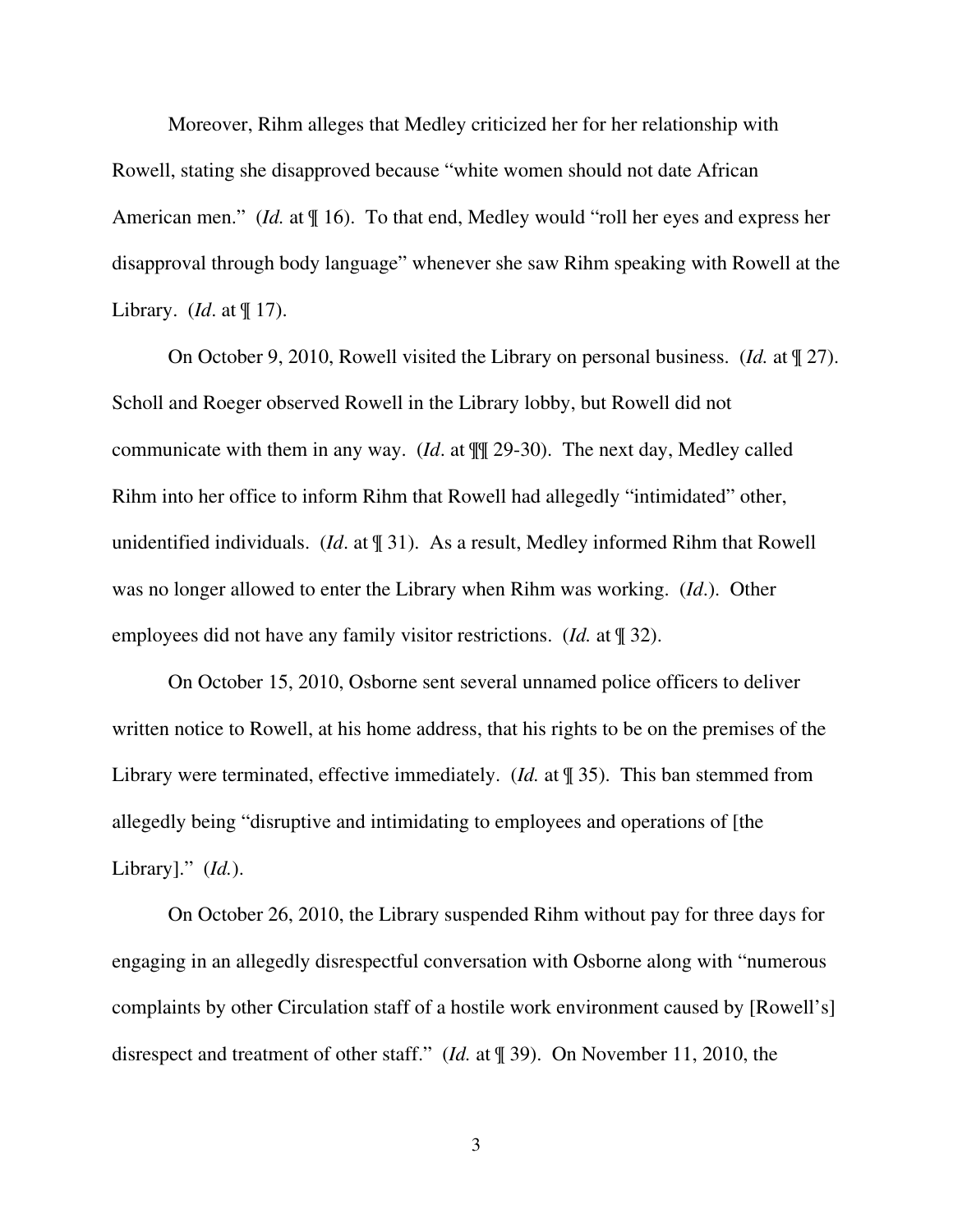Library terminated Rihm for allegedly "failing to follow orders and unprofessional behavior." (*Id.* at ¶ 40).

Based on the above facts, Plaintiffs brought various constitutional claims under 42 U.S.C. § 1983 ("Section 1983"), along with claims for intentional infliction of emotional distress ("IIED"), against the Library, and Osborne and Medley, in their official and individual capacities. (Compl. Counts One, Two, Five, and Six). The Library and Osborne now move to dismiss all claims against them.

### **II. Standard**

Federal Rule of Civil Procedure 12(b)(6) permits the district court to dismiss a complaint for failure to state a claim for which relief can be granted. The purpose of the motion is to test the legal sufficiency of the complaint, not to resolve the case on the merits. *Gibson v. City of Chicago*, 910 F.2d 1510, 1520 (7th Cir. 1990) (citation omitted). To survive a motion to dismiss, a complaint "must contain sufficient factual matter, accepted as true, to 'state a claim to relief that is plausible on its face.'" *Ashcroft v. Iqbal*, 556 U.S. 662, 678 (2009) (quoting *Bell Atl. Corp. v. Twombly*, 550 U.S. 544, 570 (2007)). In deciding this motion, the court must "construe the complaint in the light most favorable to the plaintiff, accepting as true all well-pleaded facts alleged, and drawing all possible inferences in her favor." *Tamayo v. Blagojevich*, 526 F.3d 1074, 1081 (7th Cir. 2008) (citations omitted).

A complaint need only provide "a short and plain statement of the claim" showing that the plaintiff is entitled to relief and be sufficient to provide the defendant with fair notice of the claim and its basis. *Id*. Although "detailed factual allegations" are not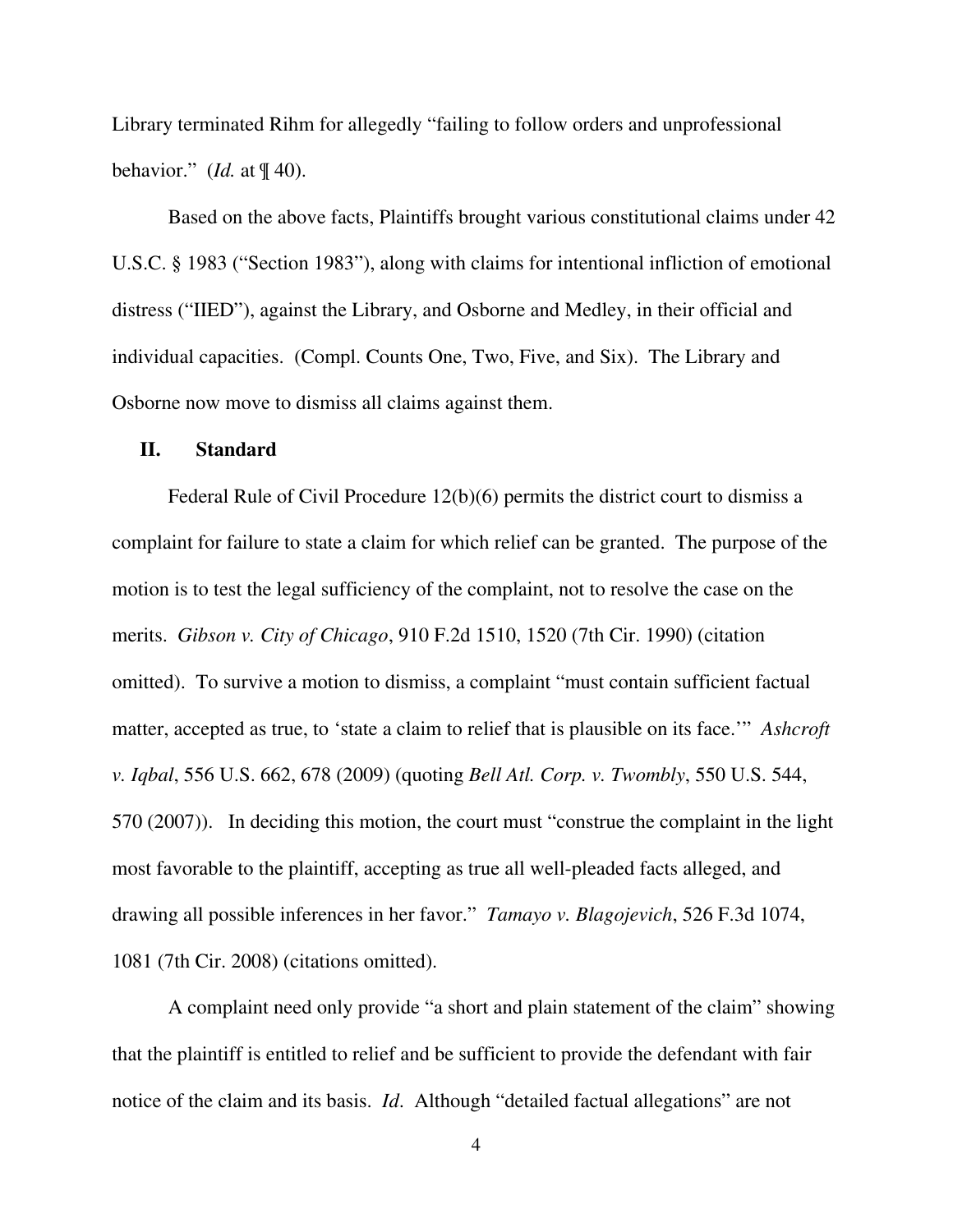required, the plaintiff must allege facts that raise the possibility of relief above the "speculative level." *Twombly*, 550 U.S. at 555; *see also Swanson v. Citibank, N.A.*, 614 F.3d 400, 404 (7th Cir. 2010) ("[P]laintiff must give enough details about the subject matter of the case to present a story that holds together."). As a result, "[t]hreadbare recitals of the elements of a cause of action, supported by mere conclusory statements, do not suffice." *Iqbal*, 556 U.S. at 678.

## **III. Discussion**

### **A. Constitutional Claims**

Plaintiffs allege a litany of constitutional claims against Defendants, including claims for freedom of association, due process, and equal protection, as guaranteed by the First, Fifth, and Fourteenth Amendments.

## **1. Claims Against Osborne in her Official Capacity**

Plaintiffs' complaint alleges a deprivation of their constitutional rights by the "Library Defendants." The "Library Defendants" include the Library; Osborne, individually, and in her official capacity as Director of the Library; and Medley, individually, and in her official capacity as Circulation Manager of the Library.

The "official capacity" claims are, as Defendants have argued, redundant, as a suit against a public employee in her official capacity is equivalent to a suit against the governmental entity that she serves. *Sakelaris v. Danikolas*, No. 2:05-cv-158, 2007 WL 917376, at \*3 (N.D. Ind. Mar. 23, 2007); *see also Collins v. Meike*, 52 F. App'x 835, 836 (7th Cir. 2002) (upholding dismissal of school's principal in her official capacity as "redundant" because the School Board was also a party); *Bryson v. Chicago State Univ.*,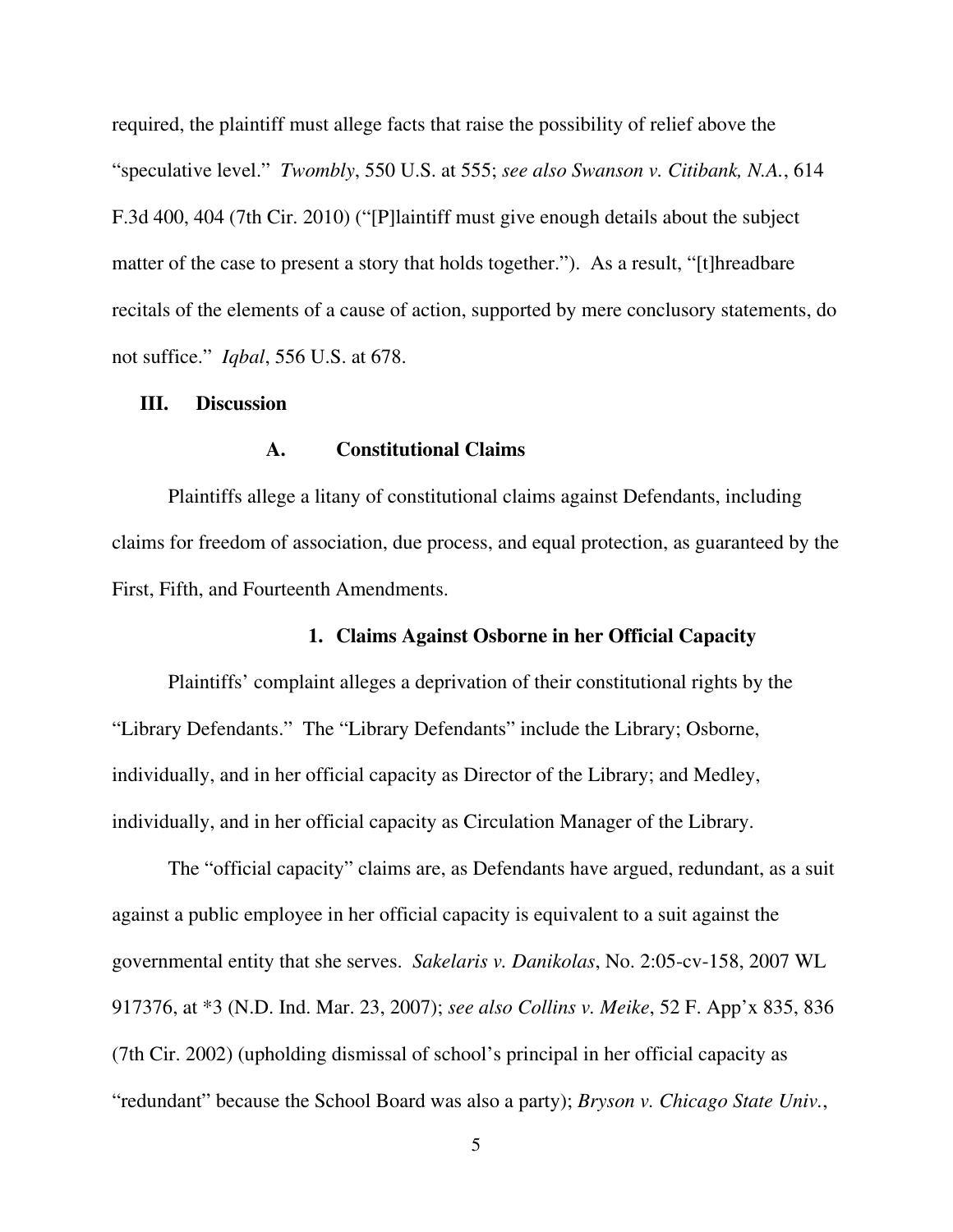96 F.3d 912, 917 (7th Cir. 1996) (dismissing claim against provost in his official capacity because it was identical to the action against the university, which was the proper defendant); *Gillespie v. City of Indianapolis*, 13 F. Supp. 2d 811, 816 (S.D. Ind. 1998) *aff'd*, 185 F.3d 693 (7th Cir. 1999) (dismissing chief of police in his official capacity because the only viable defendant in the action was the city). Since the Library is a named Defendant here, a suit against Osborne in her official capacity is redundant, and the court accordingly dismisses the claims against Osborne in her official capacity.<sup>2</sup>

### **2. Claims Against Library**

Next, the court turns to Plaintiffs' constitutional claims against the Library. Section 1983 does not allow for municipal liability against entities such as the Library based only on a theory of respondeat superior. *Monell v. Dep't of Social Servs.*, 436 U.S. 658, 691 (1978); Ind. Code § 36-12-2-2(a) ("A Class 1 public library is a municipal corporation . . . ."). Instead, "it is when the execution of a government's policy or custom, whether made by its lawmakers or by those whose edicts or acts may fairly be said to represent official policy, inflicts the injury that the government as an entity is responsible under [Section] 1983." *Id.* at 694. Thus, to establish liability against a municipality under Section 1983, a plaintiff must allege that his injury was caused by an official policy, custom, or practice. *Id*. A policy, custom, or practice may be demonstrated by:

(1) an express policy that, when enforced, causes a constitutional deprivation; (2) a widespread practice that, although not authorized by

-

 $2$  Though claims against Medley in her official capacity would meet this same result, the court will only rule on the issues before the court.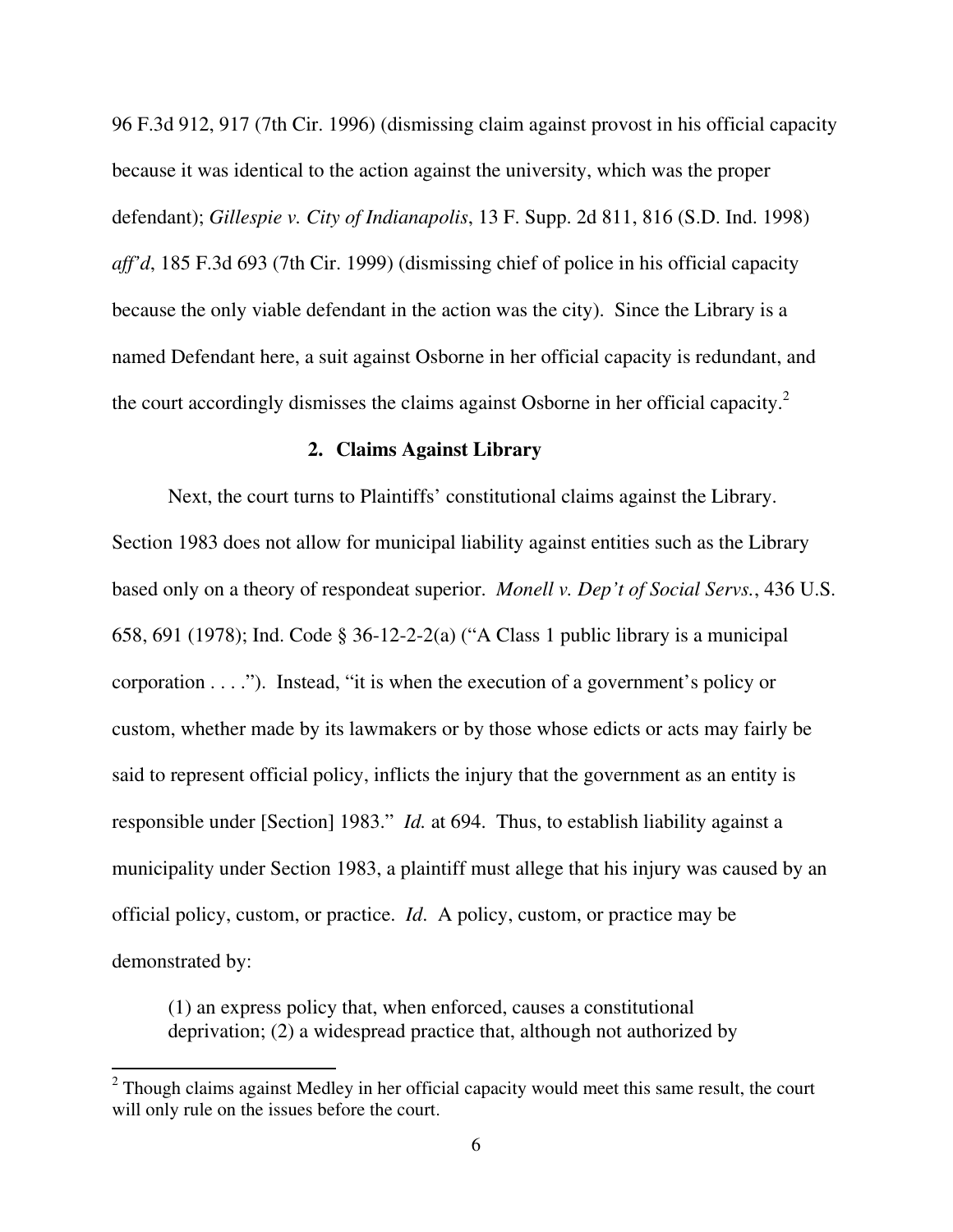written law or express municipal policy, is so permanent and well settled as to constitute a custom or usage with the force of law; or (3) an allegation that the constitutional injury was caused by a person with final policymaking authority.

*McTigue v. City of Chicago*, 60 F.3d 381, 382 (7th Cir. 1995) (internal quotations and citation omitted).

 Here, Plaintiffs do not argue – other than boilerplate, conclusory allegations – that the Library had an express policy that led to a violation of Rihm's or Rowell's rights. (*See* Compl. ¶¶ 43, 48). Nor do they allege that a widespread practice or pervasive pattern of such conduct existed. Instead, Plaintiffs argue that Osborne and Medley had final policymaking authority with respect to Rihm's discipline, suspension, and termination as well as Rowell's denial of access to the Library. Particularly, Plaintiffs allege that "Medley and Osborne were supervisory and/or managerial employees of the Library, exercising final decision-making authority . . . and were exercising that authority conferred upon them by the Library." (Compl. ¶¶ 43, 48).

The status as a policymaker for Section 1983 purposes is conferred by state or local law. *Kujawski v. Board of Com'rs of Bartholomew County, Ind.*, 183 F.3d 734, 737 (7th Cir. 1999). In particular, courts should "identify those officials with final policymaking authority by reviewing the relevant legal materials, including state and local positive law, as well as custom or usage having the force of law." *Killinger v. Johnson*, 389 F.3d 765, 771-72 (7th Cir. 2004) (citation omitted). Here, under Indiana law, the Library Board has final policymaking authority. *See* Ind. Code 36-12-3-3 ("The library board shall govern and set policy for all the affairs of the public library").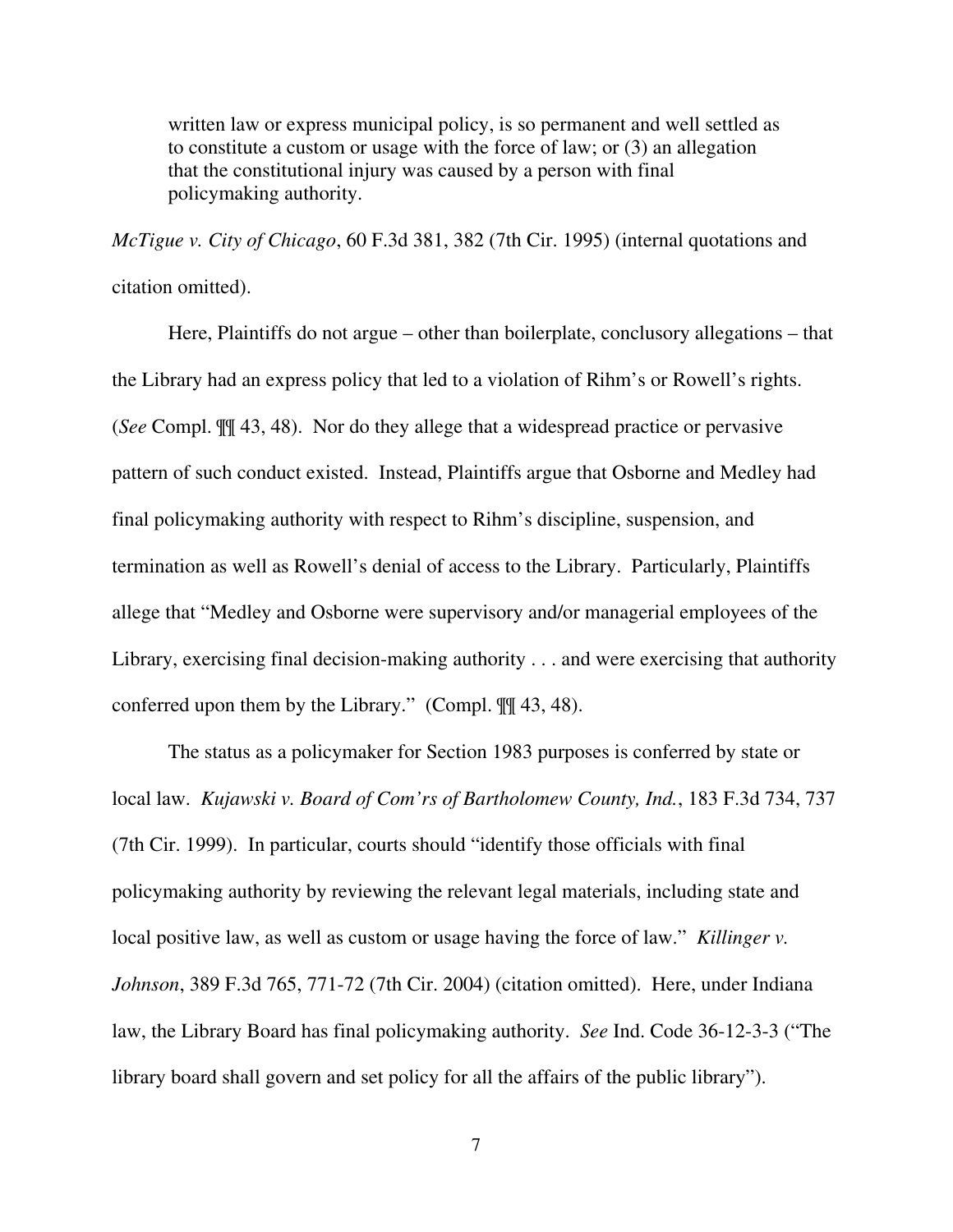Plaintiffs fail to direct the court to any Indiana statute or other ordinance suggesting that either Osborne or Medley, by virtue of their respective positions, had the authority to establish official policy on behalf of the Library.

Plaintiffs nevertheless contend that Osborne and Medley had final policymaking authority for the following reasons: (1) they committed the unlawful acts that are the subject of the Complaint; (2) their decisions were not subject to a higher authority; and (3) their actions "may fairly be said to represent official policy." In the absence of an Indiana statute conferring such authority to Osborne, as Library Director, and Medley, as Circulation Manager, Osborne and Medley may be deemed a final policymaker only if the Library Board either delegated final policymaking authority to them, or ratified their decisions. *Kujawski*, 183 F.3d at 737 (stating "[f]inal policymaking authority may be granted directly by statute or delegated or ratified by an official having policymaking authority").

With respect to Plaintiffs' first contention, the fact that Osborne and Medley are alleged to have committed the unlawful acts that are the subject of this lawsuit does not confer final policymaking authority to them for purposes of Section 1983 liability. "Misbehaving employees are responsible for their own conduct, [and] units of local government are responsible only for their policies rather than misconduct by their workers." *Lewis v. City of Chicago*, 496 F.3d 645, 656 (7th Cir. 2007) (citation omitted). The Library cannot be sued on the basis of respondeat superior, so this argument fails.

With respect to Plaintiffs' second contention, the decisions allegedly not subject to higher authority are Osborne's decision to fire Rihm and ban Rowell. This argument is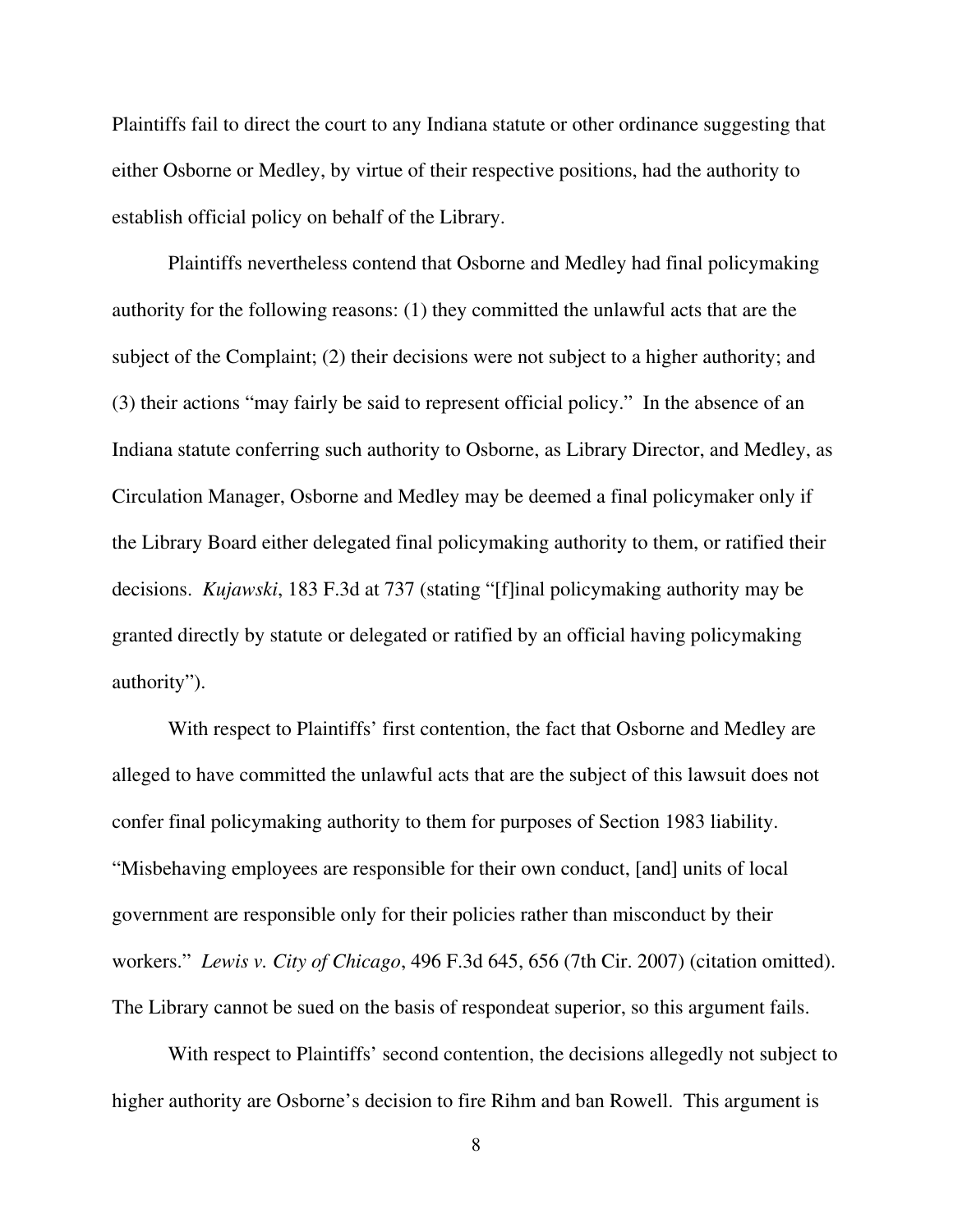misplaced as "the mere unreviewed discretion to make hiring and firing decisions does not amount to policymaking authority. There must be a delegation of authority to set policy for hiring and firing, not a delegation of only the final authority to hire and fire." *Valentino v. Vill. of S. Chicago Heights*, 575 F.3d 664, 676 (7th Cir. 2009) (citing *Kujawski*, 183 F.3d at 739); *see also Venters v. City of Delphi*, 123 F.3d 956, 966 (7th Cir. 1997) (finding chief of police's power to "hire, fire, demote, and otherwise manage" his department was distinct from the power to make policy for the city).

Here, Plaintiffs fail to allege that the Library Board delegated such policymaking authority to Osborne. Although the Complaint states that Medley and Osborne "were exercising that authority conferred upon them by the Library," this is a mere legal conclusion, devoid of any factual support; as such, the court is not required to accept it. *See McTigue*, 60 F.3d at 382-83 ("Boilerplate allegations of a municipal policy, entirely lacking in any factual support that a [municipal] policy does exist, are insufficient... The absence of any facts at all to support plaintiff's claim renders the allegations mere legal conclusions of section 1983 liability devoid of any well-pleaded facts") (citation omitted).

Moreover, with respect to Osborne's decision to ban Rowell, the "[a]uthority to make a final decision need not imply authority to establish rules." *Auriemma v. Rice*, 957 F.2d 397, 401 (7th Cir. 1992). Indeed, "that a particular agent is the apex of a bureaucracy makes the decision 'final' but does not forge a link between 'finality' and 'policy.'" *Id.* at 400. Put another way,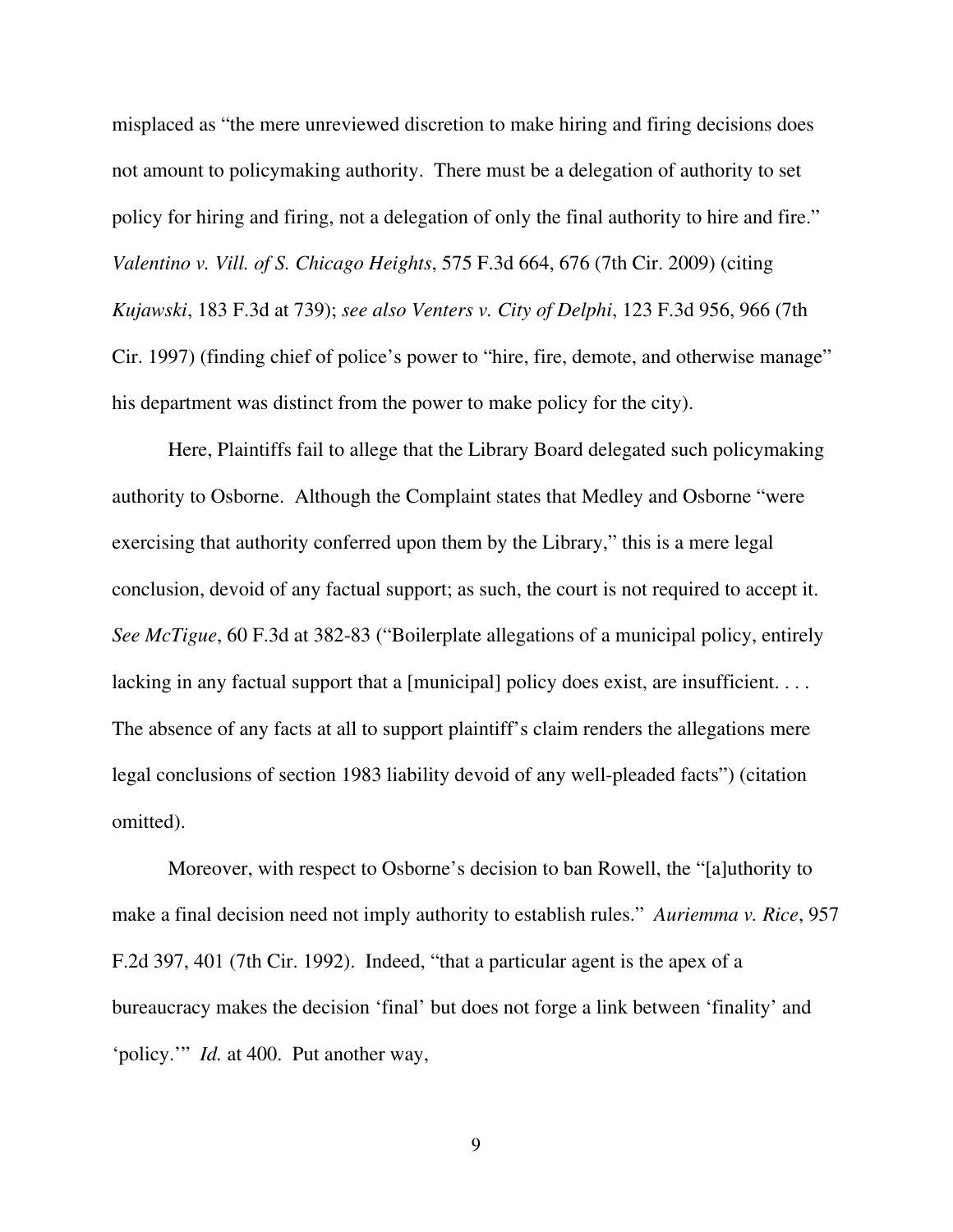The fact that a particular official – even a policymaking official – has discretion in the exercise of particular functions does not, without more, give rise to municipal liability based on an exercise of that discretion . . . The official must also be responsible for establishing final government policy respecting such activity before the municipality can be held liable.

*Pembaur v. City of Cincinnati*, 475 U.S. 469, 481-83 (1986). To that end, even if Osborne had unfettered power to ban citizens from the Library, this alone is distinct from the authority to make policy for the Library. Thus, the fact that Osborne's decisions were not reviewed by a higher authority does not result in municipal liability for the Library.

Lastly, with respect to Plaintiffs' third contention, a difference exists between implementing pre-existing rules and possessing the responsibility for making law and setting policy. *Rasche v. Village of Beecher,* 336 F.3d 588, 599 (7th Cir. 2003) (quoting *Auriemma,* 957 F.2d at 401). Indeed, the mere authority to implement pre-existing rules is not the authority to set policy. *Killinger*, 389 F.3d at 771. Again, Plaintiffs fail to allege that Osborne possessed the responsibility to make law or set policy. In fact, Plaintiffs' allegations infer, if anything, that existing Library policies were enforced in an unfair manner against them, not that new policies were created. Thus, Osborne's and Medley's actions cannot be considered as setting official policy for the Library.

Plaintiffs have not provided any basis to conclude, beyond their own bare allegations, that either Osborne (as Director) or Medley (as Circulation Manager) had final policymaking authority within the meaning of *Monell* and its progeny. <sup>3</sup>

<sup>&</sup>lt;sup>3</sup> Plaintiffs argue that Osborne ratified Medley's actions. Even assuming Osborne did ratify Medley's actions, this is inconsequential since Osborne herself is not deemed a final policymaker for purposes of *Monell* liability. Nor have Plaintiffs alleged any alternative basis for Medley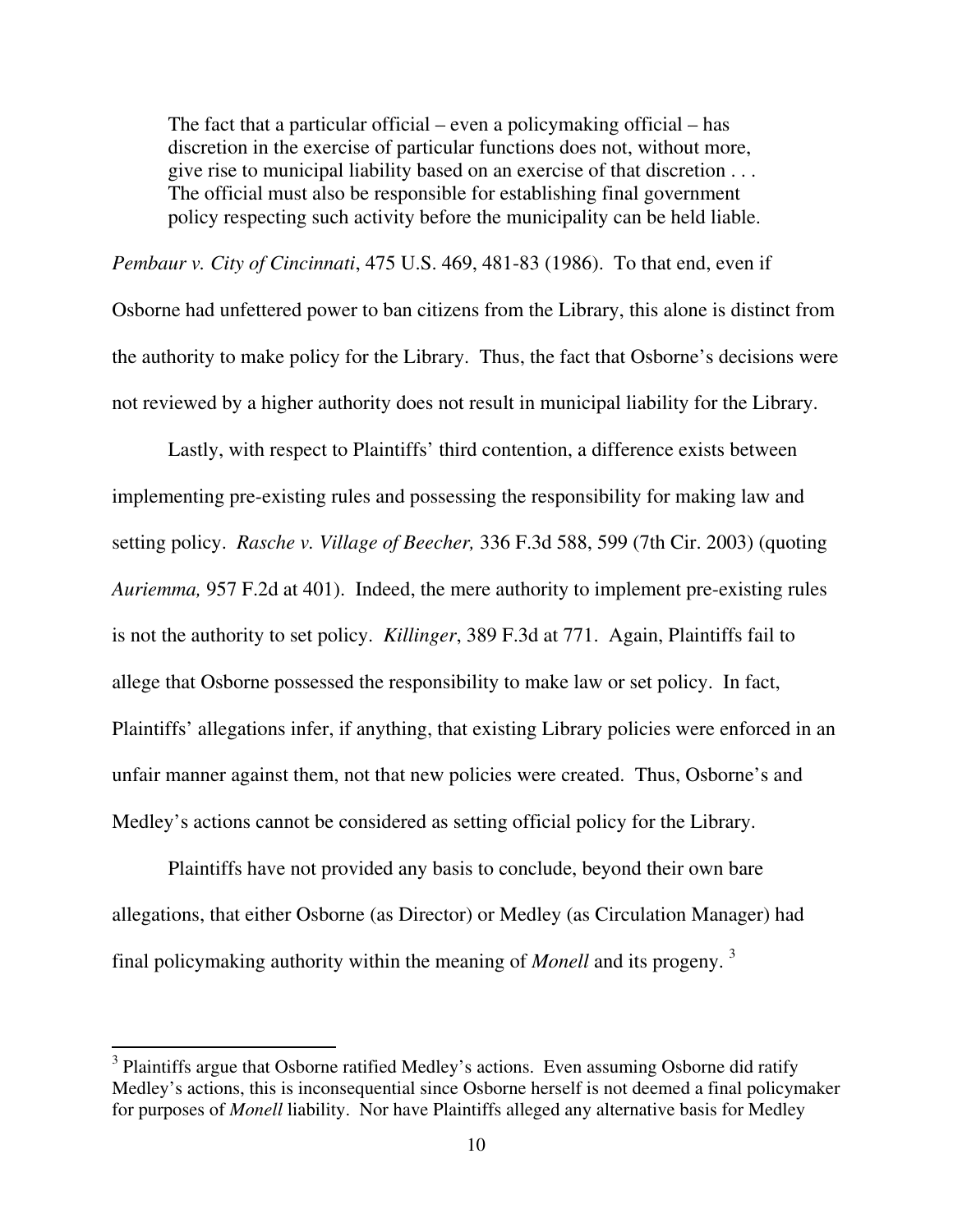Accordingly, Plaintiffs' constitutional claims against the Library (Counts One and Two) are dismissed.

## **3. Claims against Osborne in her Individual Capacity**

Plaintiffs allege that Osborne in her individual capacity "deprived and/or conspired to deprive Rihm of her federally protected rights of freedom of association and equal protection, as guaranteed by the First and Fourteenth Amendments to the United States Constitution[.]" (Compl. ¶ 42). Similarly, Plaintiffs allege that Osborne also "deprived and/or conspired to deprive Rowell of his federally protected rights of freedom of association, equal protection, and due process of law as guaranteed by the First, Fifth and Fourteenth Amendments to the United States Constitution[.]" (*Id*. at ¶ 47). The court now turns to these claims.

## **a. Equal Protection**

To establish a prima facie case of discrimination under the equal protection clause, a plaintiff must show that: (1) he/she is a member of a protected class; (2) he/she is otherwise similarly situated to members of the unprotected class; and (3) he/she was treated differently from members of the unprotected class. *Brown v. Budz*, 398 F.3d 904, 916 (7th Cir. 2005). Such claims also require proof of discriminatory intent. *Greer v. Amesqua*, 212 F.3d 358, 370 (7th Cir. 2000).

having final policymaking authority; thus, Medley is also not deemed a final policymaker for purposes of *Monell* liability.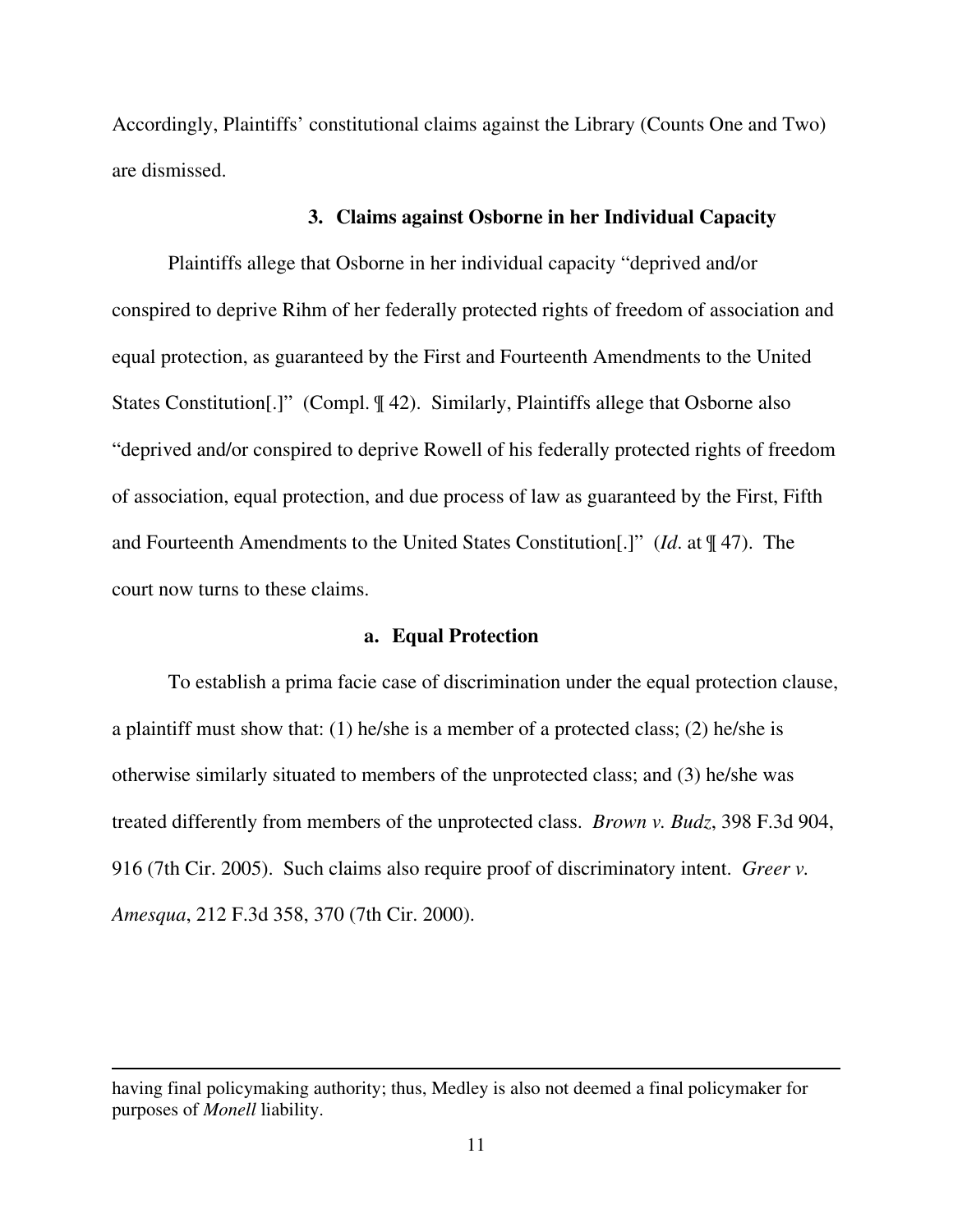#### **i. Rihm**

Plaintiffs have extensively documented instances of discriminatory animus on the part of Medley toward Rihm; however, allegations relating to Osborne's behavior are scarce. In fact, only one factual allegation concerns Osborne's interaction with Rihm. This relates to Rihm being suspended for three days without pay "for engaging in an allegedly 'disrespectful' conversation with Osborne, and for 'numerous complaints by other Circulation staff of a hostile work environment caused by [Rowell's] disrespect and treatment of other staff.'" (Compl. ¶ 39). Rihm does not allege that other individuals outside her protected class were treated differently by Osborne. That alone is fatal to her  $claim<sup>4</sup>$ 

Moreover, Plaintiffs fail to allege facts showing Osborne had any discriminatory intent. Instead, Rihm's claim is built on a litany of inferences which were not alleged in the complaint and which, according to Rihm, reflect that Osborne ratified Medley's behavior.<sup>5</sup> Particularly, Rihm argues that it is "reasonable to infer that the 'other

<sup>&</sup>lt;sup>4</sup> The court assumes for purposes of this motion that Rihm is a member of a protected class even though she is Caucasian. (Compl. ¶ 10). Although equal protection claims are most typically brought by members of disfavored classes of citizens or by citizens attempting to enforce fundamental rights, "some courts have recognized that a plaintiff may state a discrimination claim under the equal protection clause of the Fourteenth Amendment or Title VII of the Civil Rights Act that is based on aiding and associating with people of a protected class." *Barlass v. Carpenter*, No. 10-cv-454, 2010 WL 3521589, at \*5 (W.D. Wis. Sept. 7, 2010) (citing cases from the Second, Sixth, and Eleventh Circuits). The Seventh Circuit has not addressed whether discriminating against a person for association with a person of a protected class constitutes race discrimination, but for the purposes of this motion the court will assume Rihm is a member of a protected class because of the early stage of this case and because this issue was not addressed by the parties. *See id*.

 $<sup>5</sup>$  Although the court may not consider matters outside the pleadings when deciding a motion to</sup> dismiss, it may consider any additional allegations in Plaintiffs' brief so long as those allegations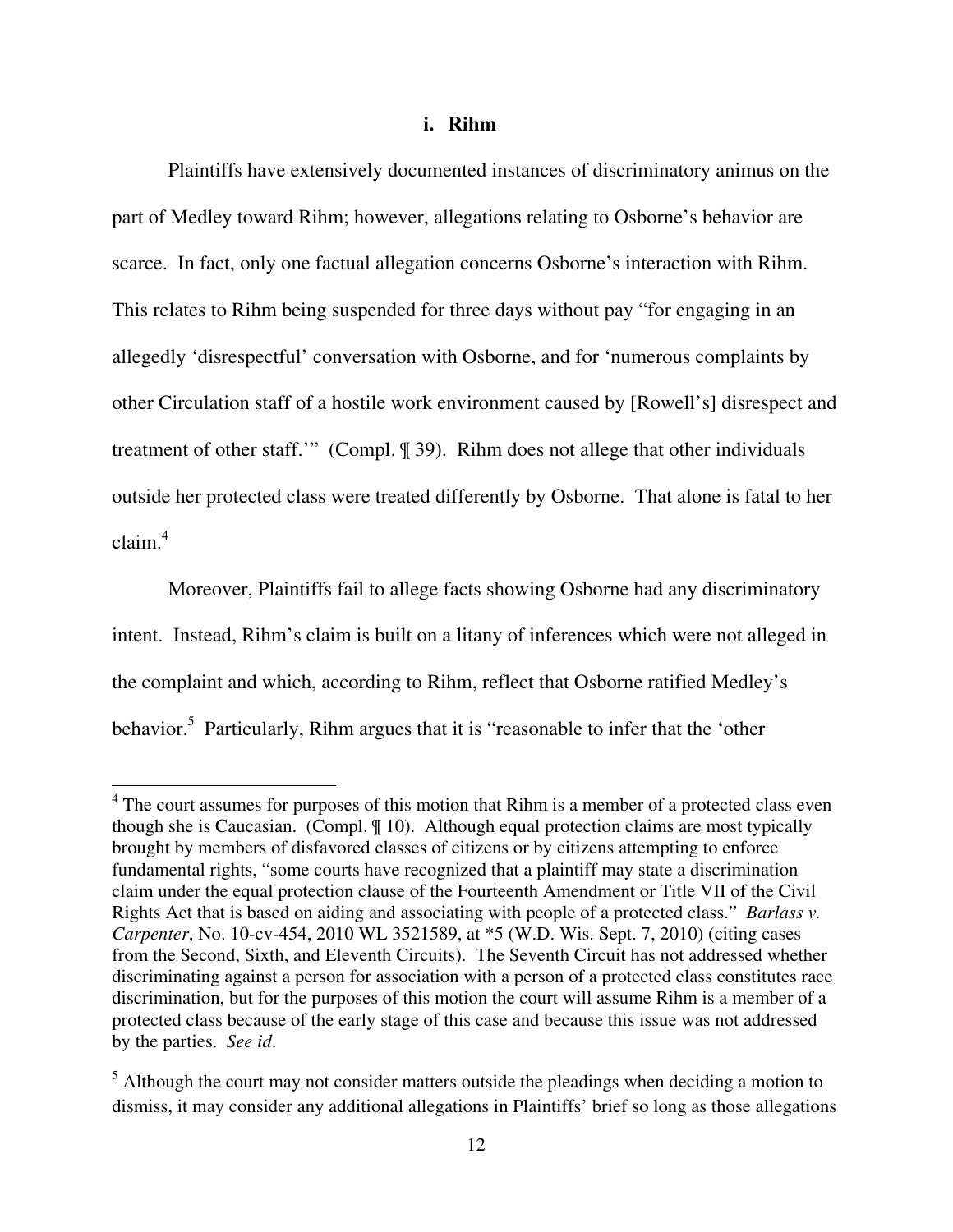employees' whose discriminatory behavior Medley is alleged to have 'condoned and abetter [sic]' were either or [sic] a different race than Rihm, or were not involved in interracial relationships, or both." Plaintiffs continue to surmise that it is "reasonable to infer that Rihm's complaints were made to Osborne," since it is unlikely Rihm would have complained to Medley regarding the actions by Medley. And building on that inference, Plaintiffs argue that it is reasonable to conclude that Osborne did nothing about Rihm's complaints since they continued and ultimately led to her termination. Based upon these unsupported inferences, Plaintiffs argue that a jury could conclude that Osborne ratified Medley's and other employees' behavior.

Just as the Complaint focuses almost centrally on Medley's actions, so too does Plaintiffs' argument. Plaintiffs present no factual basis for Osborne's actions being discriminatory, but instead rely solely on speculation and conjecture. Indeed, the only allegations concerning Osborne's actions – her suspension and subsequent termination of Rihm – were allegedly based on inappropriate and unprofessional conduct. In other words, Rihm has not even alleged that Osborne's actions stemmed from a discriminatory motive. This house of inferences cannot stand. *See Angie's List, Inc. v. Ameritech Pub., Inc*., No. 1:07-cv-1630, 2010 WL 2521722, at \*2 n.2 (S.D. Ind. June 15, 2010) ("The allegations of a complaint must contain enough factual matter to plausibly suggest that each element of the claimed cause of action actually exists, not that the element's

are consistent with the complaint. *Lang v. TCF Nat. Bank*, 249 F. App'x 464, 465 (7th Cir. 2007); *Help At Home, Inc. v. Med. Capital, L.L.C.*, 260 F.3d 748, 752-53 (7th Cir. 2001). That said, "naked assertions devoid of further factual enhancement" will not suffice to successfully set forth a claim. *Iqbal*, 556 U.S. at 678.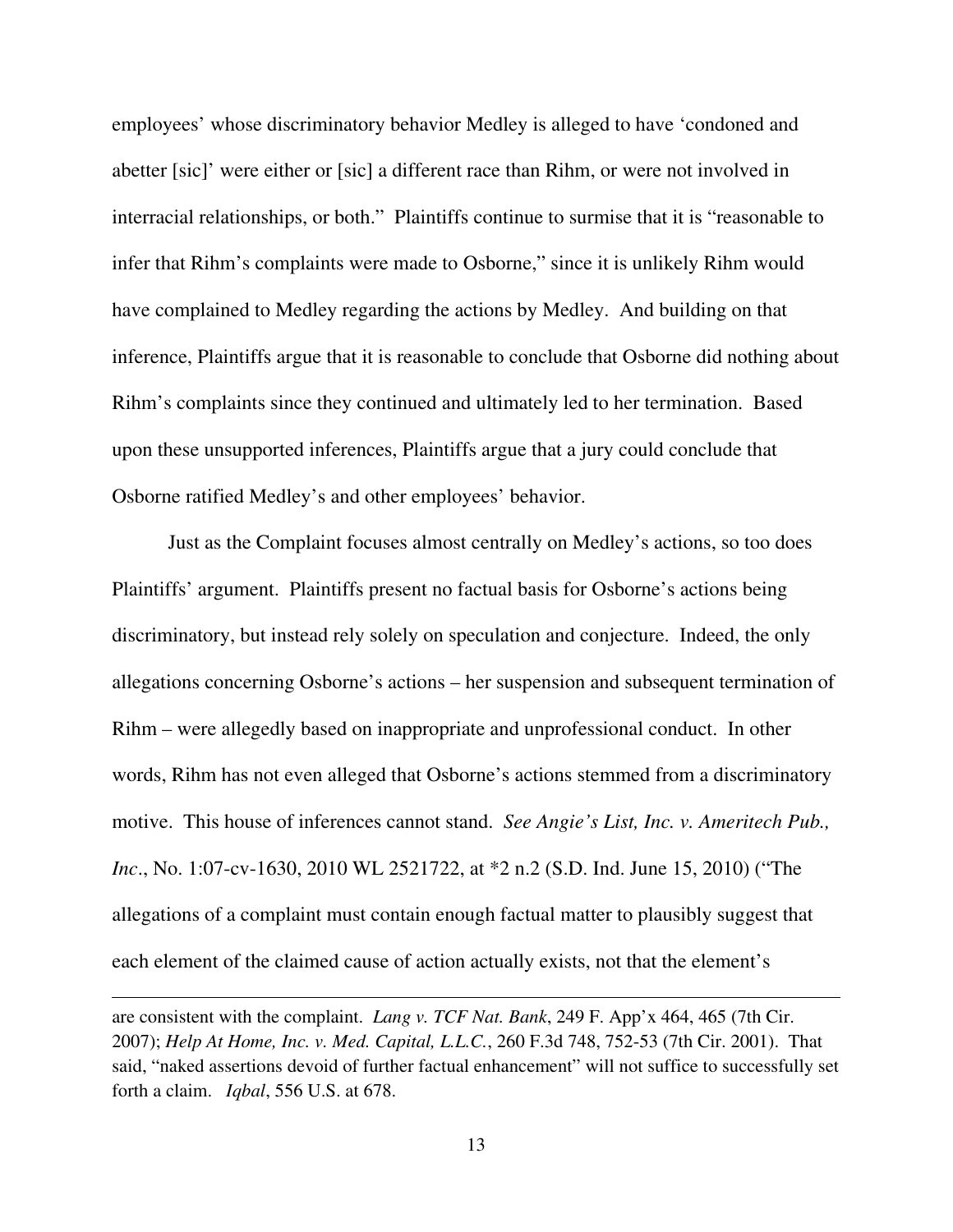existence is possible, conceivable, or that facts exist that are merely consistent with the element's existence."). Rihm's equal protection claim against Osborne, therefore, must be dismissed.

### **ii. Rowell**

Rowell also brings an equal protection claim against Osborne. Rowell, an African-American, meets the first element of the equal protection analysis as a member of a protected class. Again, however, Rowell does not sufficiently plead that Osborne treated Rowell differently from members of an unprotected class or had a discriminatory motive. The only factual allegations as to Osborne's interaction with Rowell concern Osborne sending police officers to Rowell's home to deliver a notice which terminated Rowell's rights from visiting the Library due to "allegedly, 'disruptive and intimidating employees and operations of [the Library]'." (Compl. ¶ 35). Again, neither allegations of Osborne's discriminatory animus towards Rowell exist nor any comparisons to members of an unprotected class who were treated differently by Osborne. Instead, he relies solely on the possibility that this animus existed and discriminatory treatment resulted. Rowell's allegations are insufficient to withstand a motion to dismiss. *See Martin v. Indiana*, No. 1:12-cv-69, 2013 WL 1332165, at \*5 (N.D. Ind. Mar. 29, 2013) (stating "a complaint which makes no factual allegations against a defendant does not give that defendant fair notice of what the claim is; neither does it suggest any plausible basis for granting relief"). Consequently, his equal protection claim fails.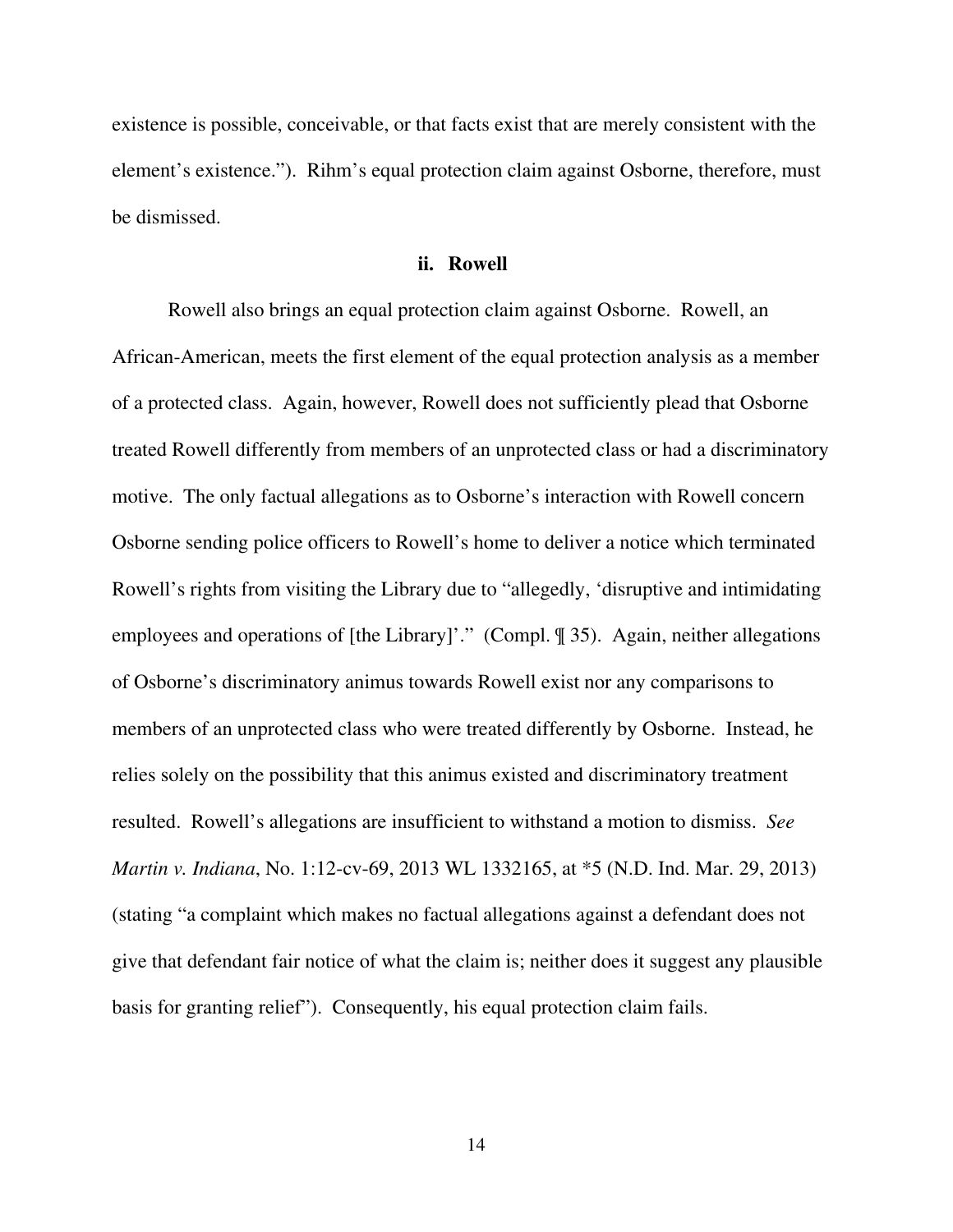#### **b. Freedom of Association**

Plaintiffs allege that Osborne has deprived them of their federally protected rights of freedom of association under the First Amendment by disciplining and terminating Rihm due to her relationship with Rowell, and for the same reason banning Rowell from the Library premises. (Compl. ¶¶ 42, 47).

As an initial matter, the court must first determine whether Plaintiffs' freedom of association claims fall under the First Amendment, as Plaintiffs argue, or instead fall under the Fourteenth Amendment's Due Process Clause, as Osborne maintains. The Supreme Court has recognized the constitutional right to enter into and carry on certain intimate relationships. *Roberts v. U.S. Jaycees*, 468 U.S. 609 (1984). The Court further discussed how cases concerning this "freedom of association" have taken "two distinct senses." *Id.* at 617. In one category of cases, the Court "recognized a right to associate for the purpose of engaging in those activities protected by the First Amendment – speech, assembly, petition for the redress of grievances, and the exercise of religion." *Id*. at 618. In the other line of cases, the Court determined that "choices to enter into and maintain certain intimate human relationships must be secured against undue intrusion by the State because of the role of such relationships in safeguarding the individual freedom that is central to our constitutional scheme." *Id*. at 617-18. As a result, such intimate human relationships are protected as a fundamental element of personal liberty. *Id*. at 618. The Seventh Circuit later interpreted this protection as falling "under the Due Process Clause." *Christensen v. Cnty. of Boone, IL*, 483 F.3d 454, 463 (7th Cir. 2007).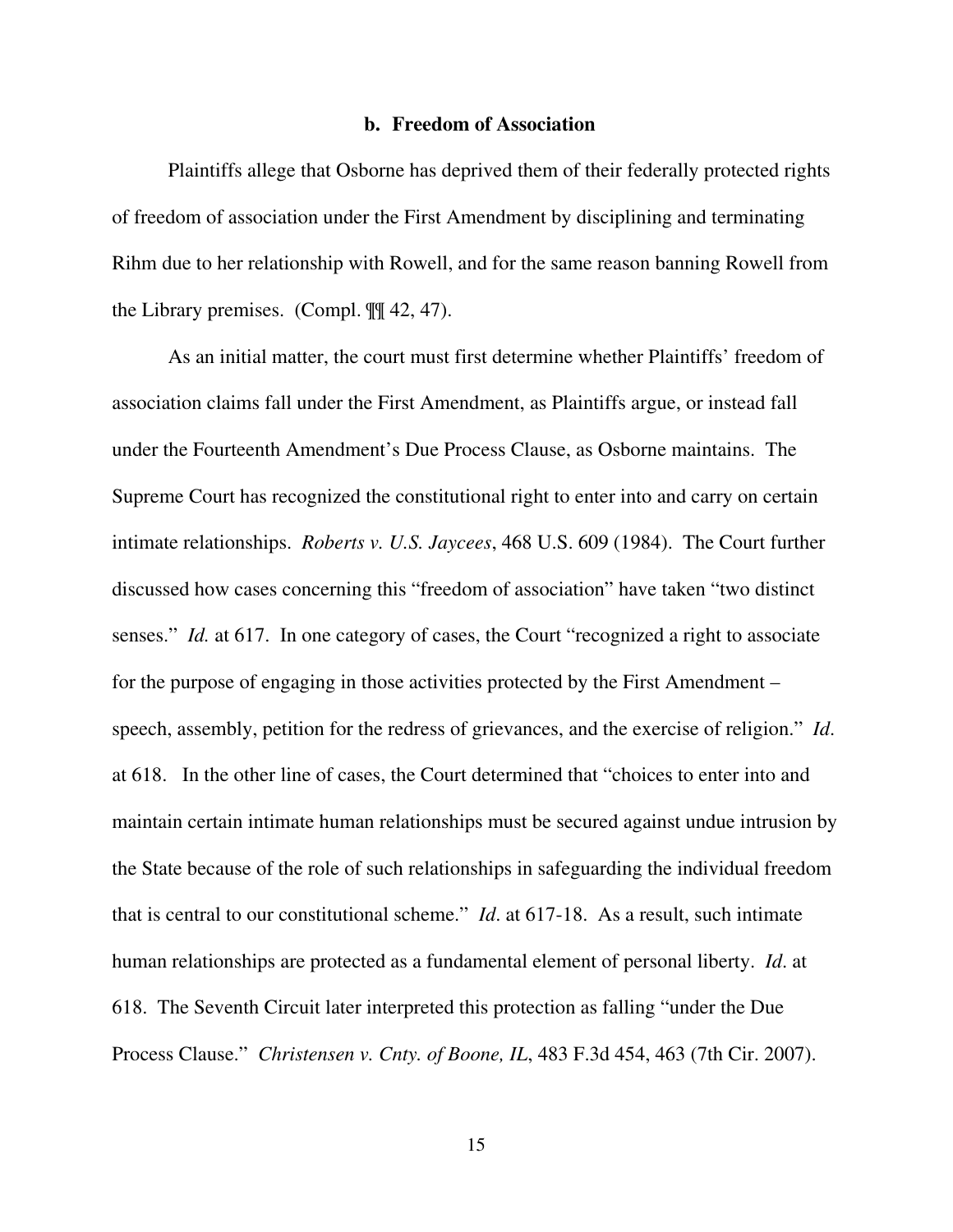Plaintiffs have not alleged that their relationship was entered into for the purpose of "speech, assembly, petition for the redress of grievances, [or] the exercise of religion." Nevertheless, they maintain their freedom of association claims should be evaluated under the First Amendment despite the Seventh Circuit's explicit finding that long-term, unmarried relationships should be evaluated under the Due Process Clause as a liberty interest. *Christensen*, 483 F.3d at 463.

First, Plaintiffs argue that the additional language in *Christensen* concerning the Due Process Clause is mere dicta. Though the *Roberts* Court did not mention the Due Process Clause in its opinion, the Seventh Circuit interpreted the phrase "protection as a fundamental element of personal liberty" as requiring analysis under the Due Process Clause. *See DeShaney v. Winnebago Cnty. Dep't of Soc. Servs.*, 489 U.S. 189, 200 (1989) ("In the substantive due process analysis, it is the State's affirmative act of restraining the individual's freedom to act on his own behalf—through incarceration, institutionalization, or other similar restraint of personal liberty—which is the 'deprivation of liberty' triggering the protections of the Due Process Clause . . . ."). Thus, the Seventh Circuit did not alter *Roberts* but merely interpreted its analysis. Indeed, district courts in the Seventh Circuit have evaluated claims similar to the ones at issue here under the Due Process Clause. *See e.g., Wiswell v. Abbott*, No. 08-3093, 2008 WL 5100471, at \*1 (C.D. Ill. Dec. 1, 2008) (finding actions by Assistant States Attorney to interfere with plaintiff's intimate association with her boyfriend was a liberty interest protected by the Fourteenth Amendment due process claims); *Null v. Gardner*, No. 09 cv-1065, 2009 WL 2928144, at \*3 (C.D. Ill. Sept. 9, 2009) (finding claim that plaintiff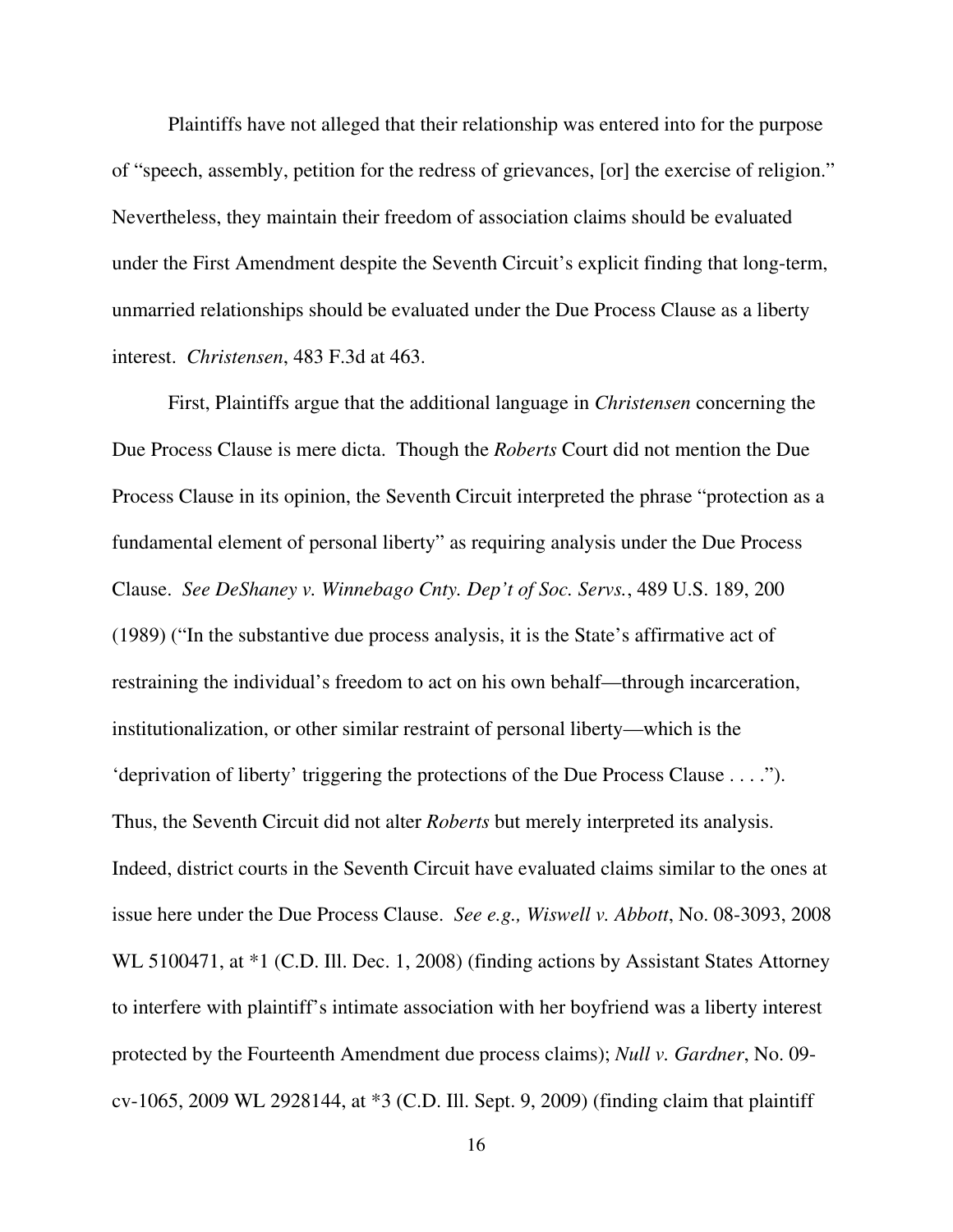fired from position as deputy clerk because of intimate relationship with man is analyzed as a liberty interest under the Due Process Clause).

 Next, Plaintiffs attempt to distinguish the Seventh Circuit's decision on the grounds that plaintiffs there brought a freedom of association claim under the Due Process Clause in contrast to Plaintiffs here who invoke the First Amendment as the basis for their claims. By extension, Plaintiffs argue that *Roberts* did not suggest that intimate associations may *only* be addressed under the Due Process Clause. Lacking in Plaintiffs' argument, though, is a single case where a court has analyzed their type of relationship under the First Amendment or any avenue other than the Due Process Clause.<sup>6</sup> Accordingly, *Christensen* remains precedent for this court to evaluate these claims under the Due Process Clause.

The court now turns to whether Plaintiffs stated claims under this standard. In evaluating whether Plaintiffs have stated a viable claim under the Due Process Clause of the Fourteenth Amendment, the court examines, among other things, whether the alleged conduct by Osborne "shocks the conscience." *Christensen*, 483 F.3d at 464. This standard applies to only the most egregious conduct as it "works to distinguish the due process guarantee from traditional standards of tort liability, so that the Fourteenth Amendment does not become a 'font of tort law.'" *Id*. at 462 n. 2. For example, conduct was first announced to shock the conscience in *Rochin v. People of California*, where

<sup>&</sup>lt;sup>6</sup> Though Plaintiffs cite to the Supreme Court's brief mention of the First Amendment protecting family relationships which presuppose deep attachments and commitments, the Court merely referenced this in a broad overview of the *Roberts* opinion and did not actually analyze under the First Amendment an intimate relationship between two parties as present here. *See Board of Dirs. Of Rotary Int'l v. Rotary Club of Duarte*, 481 U.S. 537, 545 (1987).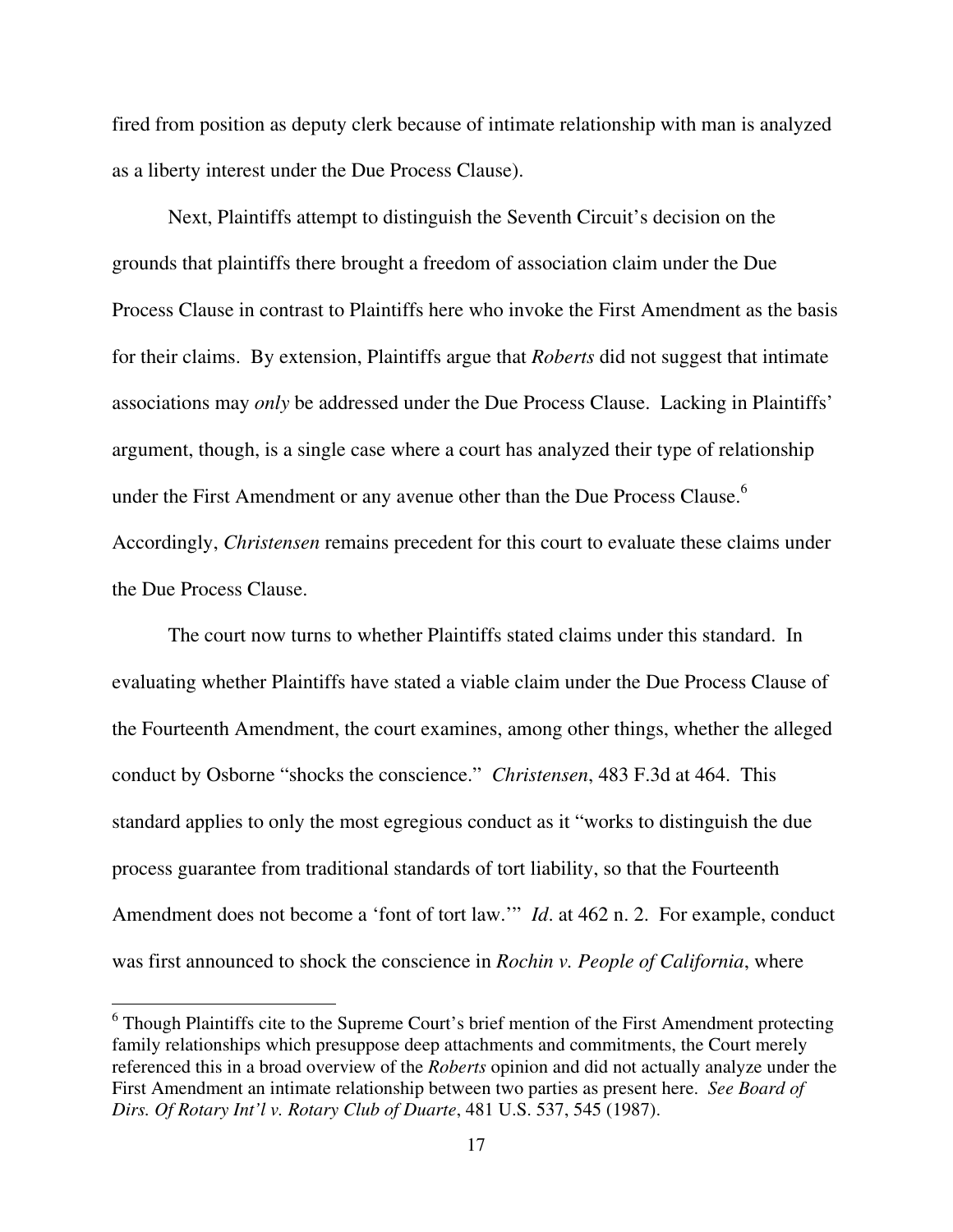police officers broke into a suspect's home without probable cause or exigent circumstances, assaulted the suspect, falsely arrested him, and pumped his stomach to obtain evidence. 342 U.S. 165, 172 (1952). On the other hand, allegations that a Deputy intentionally stalked and harassed plaintiffs specifically to interfere with their intimate relationship were deemed not to meet the shocks the conscience standard even though the Deputy acted disreputably and shamefully. *Christensen*, 483 F.3d at 465.

Here, as noted above, allegations concerning Osborne's behavior and alleged discriminatory animus are scarce. Even when construing the complaint in the most favorable way towards the Plaintiff, Osborne's conduct does not shock the conscience. According to the Complaint, Osborne disciplined and ultimately terminated Rihm for unprofessional behavior; Osborne banned Rowell from the Library's premises to protect her employees and other Library patrons. Though Plaintiffs argue that these reasons were mere pretext for the interracial relationship between them, they have failed to allege Osborne acted for any other reason than to benefit the Library, its employees, and its patrons. Even assuming Osborne acted with discriminatory intent, which again the Plaintiffs have not sufficiently alleged, this conduct likely would not be sufficient to meet this high standard. Accordingly, Plaintiffs' claims for freedom of association are dismissed.

## **c. Rowell's Due Process Claim**

Rowell alleges that Osborne deprived him of his federally protected rights of due process of law as guaranteed by the Fifth Amendment. (Compl. ¶ 47). For Rowell to succeed on a substantive due process claim under the Fifth Amendment, he must show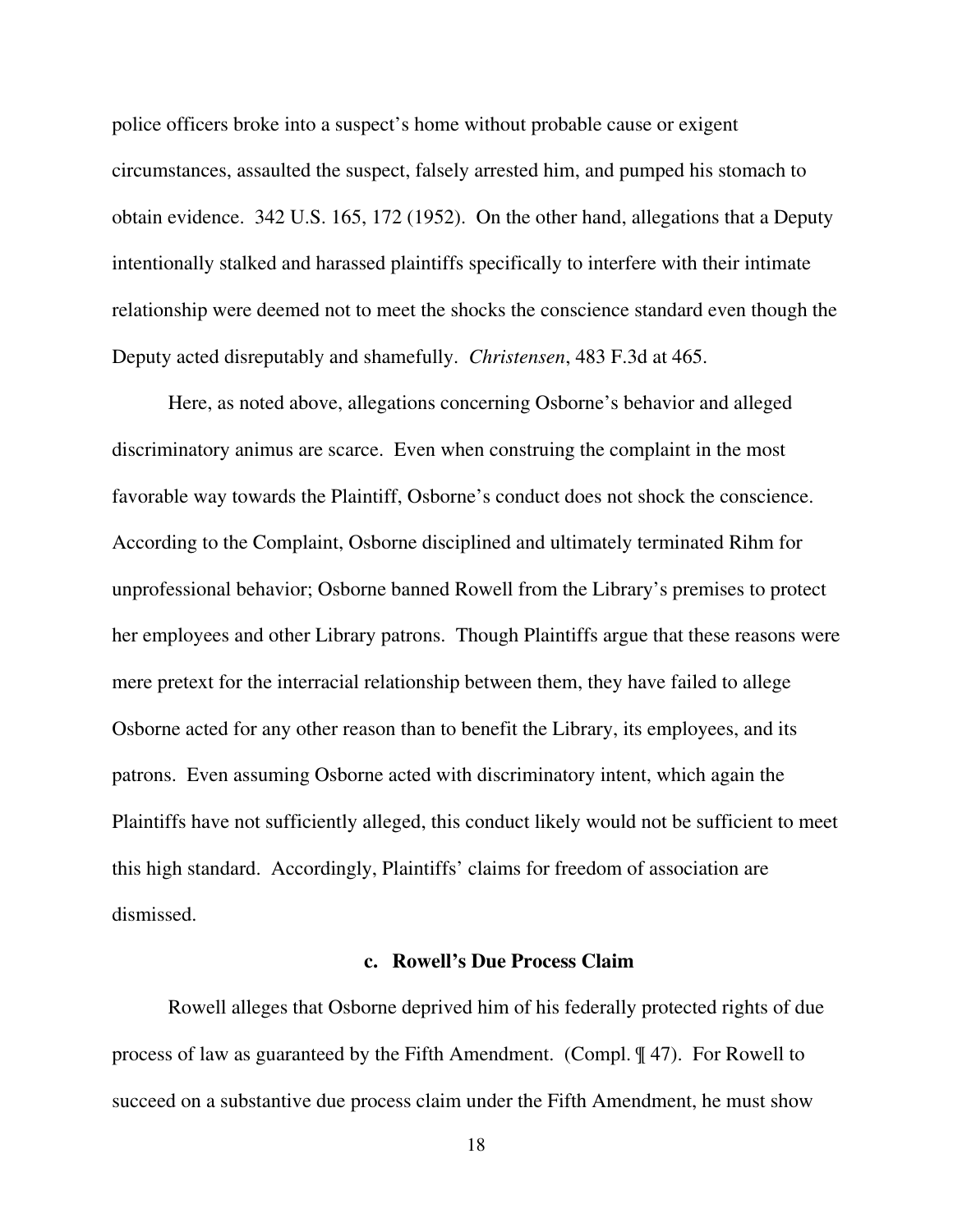action that is so egregious that it "shocks the conscience." *See County of Sacramento v. Lewis*, 523 U.S. 833, 847 (1998) (stating "the substantive component of the Due Process Clause is violated by executive action only when it can properly be characterized as arbitrary, or conscience shocking, in a constitutional sense"). As discussed in Plaintiffs' claim for freedom of association, Osborne's conduct does not reach this level, particularly in regards to her treatment of Rowell. The only interaction between Osborne and Rowell involved Osborne sending a written notice to Rowell's home which terminated his rights to be on the Library's premises for allegedly disrupting and intimidating Library employees. (Compl. ¶ 35). This is no where near the "conscience shocking" behavior required to plead a claim.

Plaintiffs do not dispute the standard which should be applied, but instead argue that Osborne's decision was based on Rowell's relationship with Rihm and Rowell's race, which would ultimately shock the conscience for "the Director of a public library, in the Twenty-first Century, [to] deny a black citizen access to the library because of his race, and his relationship with a white woman." (Pls.' Resp. 8-9). This argument is based solely on a legal conclusion with no factual basis. Indeed, no factual allegations impute any discriminatory animus to Osborne; instead, Plaintiffs rely on pure speculation that Osborne's decision was motivated by Rowell's relationship with Rihm or his race. This is not sufficient to state a claim, so Rowell's due process claim must be dismissed. *See Iqbal*, 556 U.S. at 678 ("Threadbare recitals of the elements of a cause of action, supported by mere conclusory statements, do not suffice").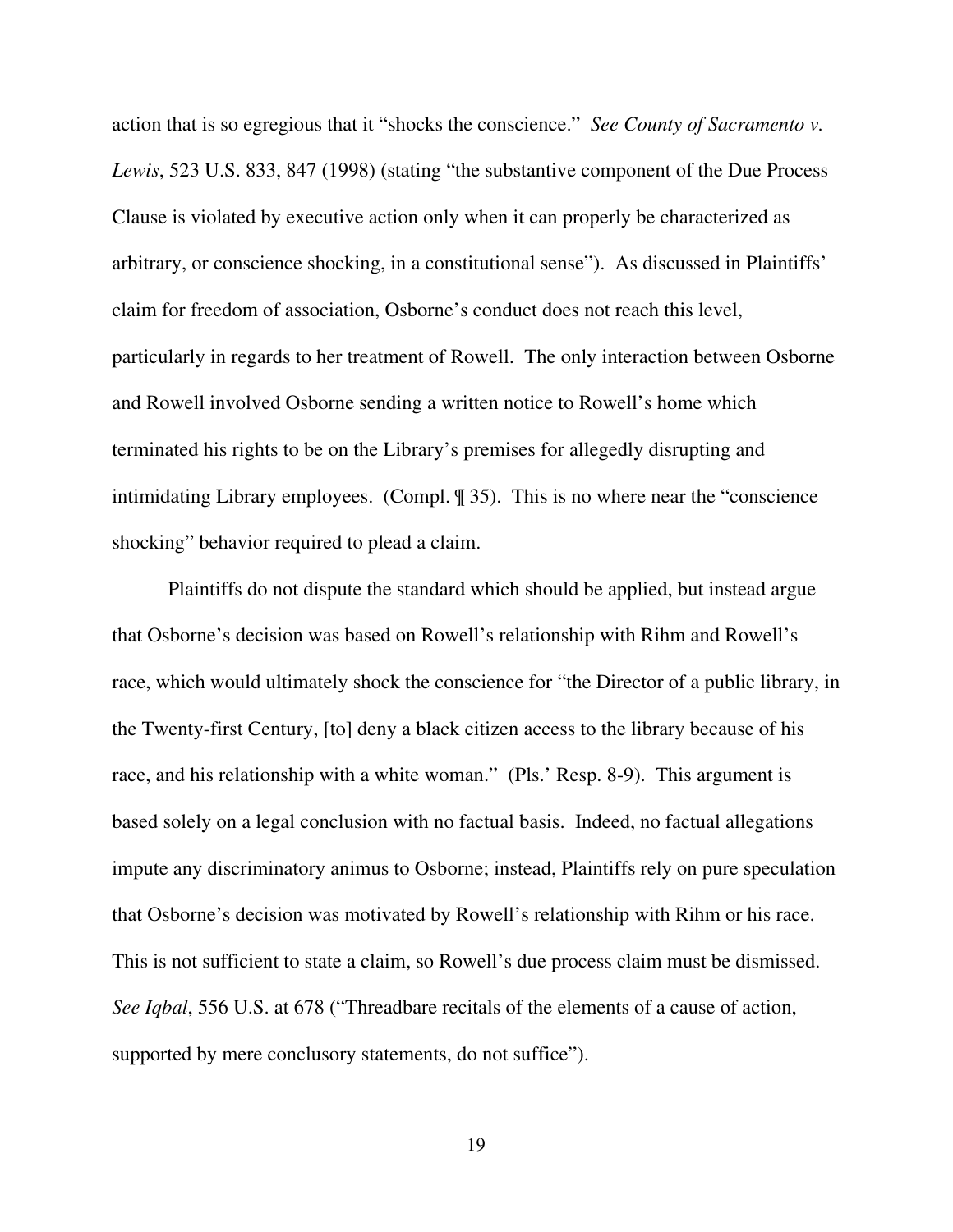Additionally, Plaintiffs present three other arguments in their response to Osborne's argument for dismissing Rowell's due process claim: (1) Rowell has a First Amendment right to use the library; (2) Rowell has a Fourteenth Amendment liberty interest in his right to use the Library; and (3) Rowell has an enforceable property interest in his right to use the Library and thus did not receive procedural due process under the Fourteenth Amendment.<sup>7</sup> Osborne failed to address any of these arguments in her reply brief.

### **i. First Amendment Right to Use Library**

According to Rowell, he has a First Amendment right to use the Library because the Constitution protects the right to receive information and ideas and, to that end, the library is a place where citizens can exercise that right. (Pls.' Resp. 9). For that reason, Rowell argues that Osborne deprived him of this alleged fundamental right when she banned him from the Library permanently. (*Id.*).

The court must first determine the existence and extent of such a right. *Brinkmeier v. City of Freeport*, No. 93-C-20039, 1993 WL 248201, at \*3 (N.D. Ill. July 2, 1993). Whether there is a first amendment right to access a public library has not been addressed by the Seventh Circuit. In contrast, the Third Circuit extensively examined this issue and concluded that the First Amendment "includes the right to some level of

 $<sup>7</sup>$  As an initial matter, since these arguments do not appear to respond to Rowell's due process</sup> claim under the Fifth Amendment, the court must determine whether these arguments concern claims previously alleged in the Complaint. This is because "in his response to the motion to dismiss, a plaintiff may assert additional facts to clarify an existing claim, but he may not amend (that is, correct or alter) his complaint such that he essentially asserts a new claim." *Jones v. Sabis Educ. Sys., Inc*., No. 98-C-4252, 1999 WL 1206955, at \*3 (N.D. Ill. Dec. 13, 1999). Here, for the purposes of this motion, the court liberally construes Plaintiffs' Complaint to include the claims argued.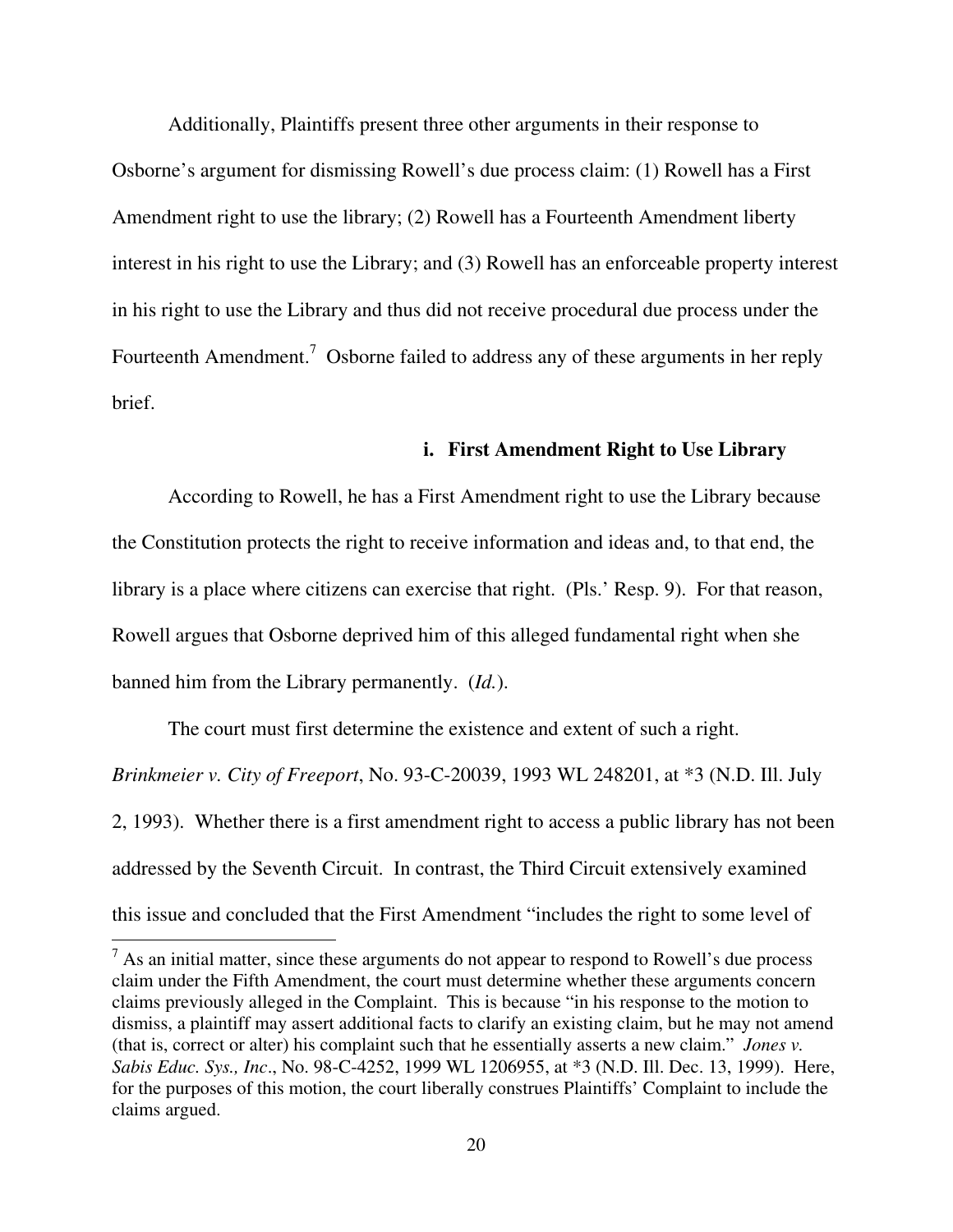access to a public library." *Kreimer v. Bureau of Police for Town of Morristown*, 958, F.2d 1242, 1255 (3d Cir. 1992). The court agrees with the Third Circuit's reasoning and conclusion and finds that there is a First Amendment right to access the Library.

That, however, does not end the inquiry, as "the right to receive information is not unfettered and may give way to significant countervailing interests." *Id.* at 1255. Indeed, a library is a limited public forum and is thus "obligated only to permit the public to exercise rights that are consistent with the nature of the Library and consistent with the government's intent in designating the library as a public forum." *Id*. at 1262. Osborne failed to respond to this argument, so the court cannot determine (1) whether she acted pursuant to any Library policies – written or unwritten – and (2) whether such limitations on Rowell's right to access and use of the Library pass constitutional muster. *See, e.g., Kreimer*, 958 F.2d at 1263 (finding rule prohibiting behavior that harasses or annoys others is fundamentally reasonable and did not violate First Amendment); *Brinkmeier* 1993 WL 248201, at \*6 (holding unwritten policy to preclude those that harass or intimidate library patrons was an unreasonable limitation on plaintiff's First Amendment right to access); *Armstrong v. Dist. of Columbia Pub. Library*, 154 F. Supp. 2d 67, 79 (D.D.C. 2001) (finding regulation instructing library personnel to deny access to patrons with "objectionable appearance" was vague and overbroad, and thus failed to satisfy First Amendment standards). Accordingly, Rowell's First Amendment claim concerning his right to use the Library remains.

## **ii. Fourteenth Amendment Liberty Interest**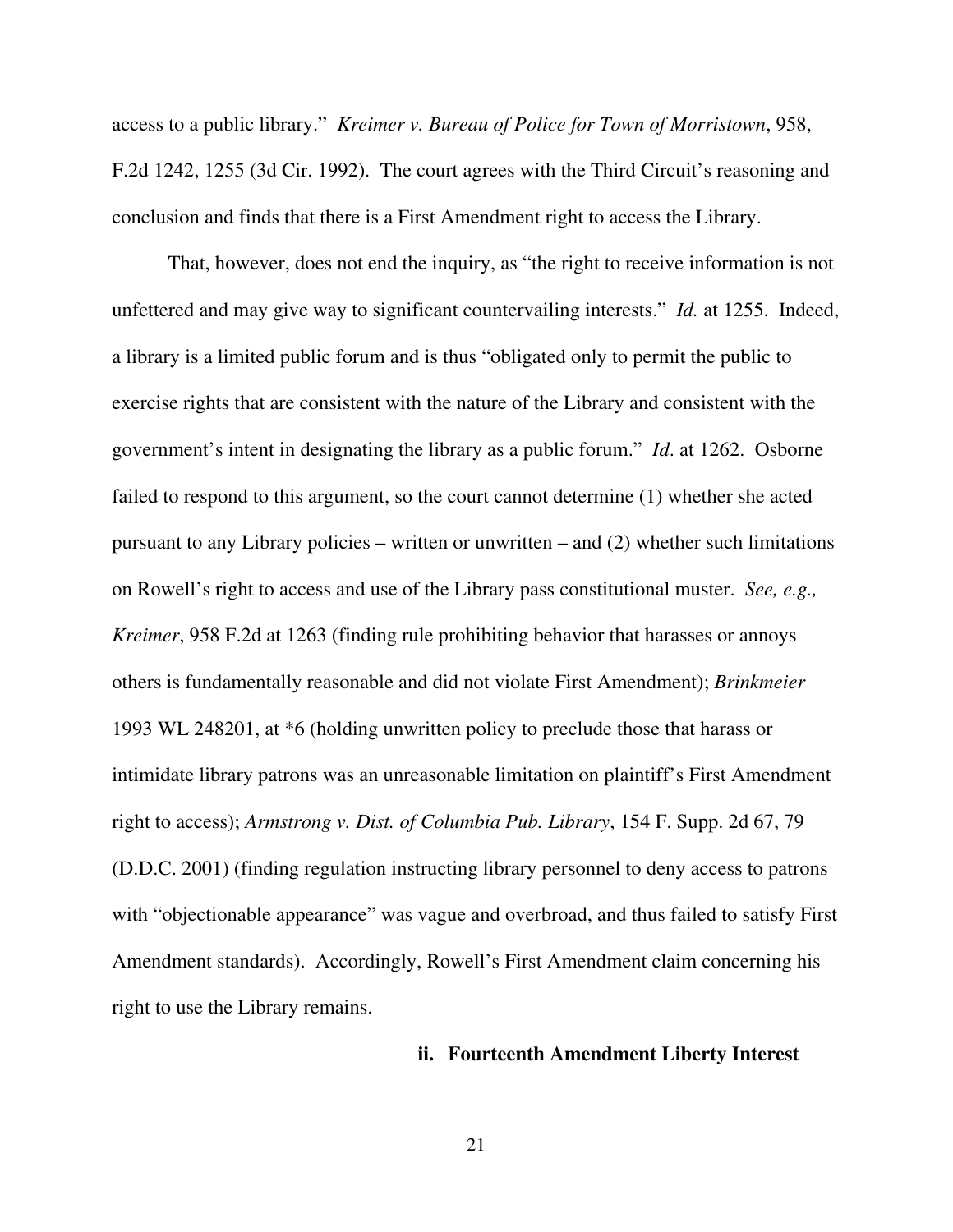Next, Rowell argues that use of the library is (1) among the "common occupations of life"; (2) directly related to the right "to acquire useful knowledge"; and (3) one of the "privileges long recognized at common law as essential to the orderly pursuit of happiness by free men." (Pls.' Resp. 9). Rowell does not provide any authority that use of the library is indeed a liberty interest protected by the Fourteenth Amendment nor is the court aware of any. *See Gross v. Town of Cicero, Ill*., 619 F.3d 697, 704 (7th Cir. 2010) (noting "it is not this court's responsibility to research and construct the parties' arguments, and conclusory analysis will be construed as waiver") (citation omitted). Even assuming Rowell does have a liberty interest under the Fourteenth Amendment, as discussed above, Osborne's conduct toward Rowell does not "shock the conscience," and thus, Rowell cannot sustain a claim for a liberty interest under the Fourteenth Amendment to use the library.

## **iii. Enforceable Property Interest/ Fourteenth Amendment Procedural Due Process**

Lastly, Rowell argues that he has an enforceable property interest in his right to use the Library, and this interest was taken away without "the most basic procedural due process guarantees required by the Fourteenth Amendment."

The Due Process Clause of the Fourteenth Amendment provides that "[n]o State . . . shall . . . deprive any person of life, liberty, or property, without due process of law . . . . " U.S. Const. amend. XIV § 1. Simply put, "the Fourteenth Amendment's Due Process Clause affords state citizens with the right to notice and an opportunity to be heard before being deprived of 'property' as defined by state law." *Taake v. Cnty. of*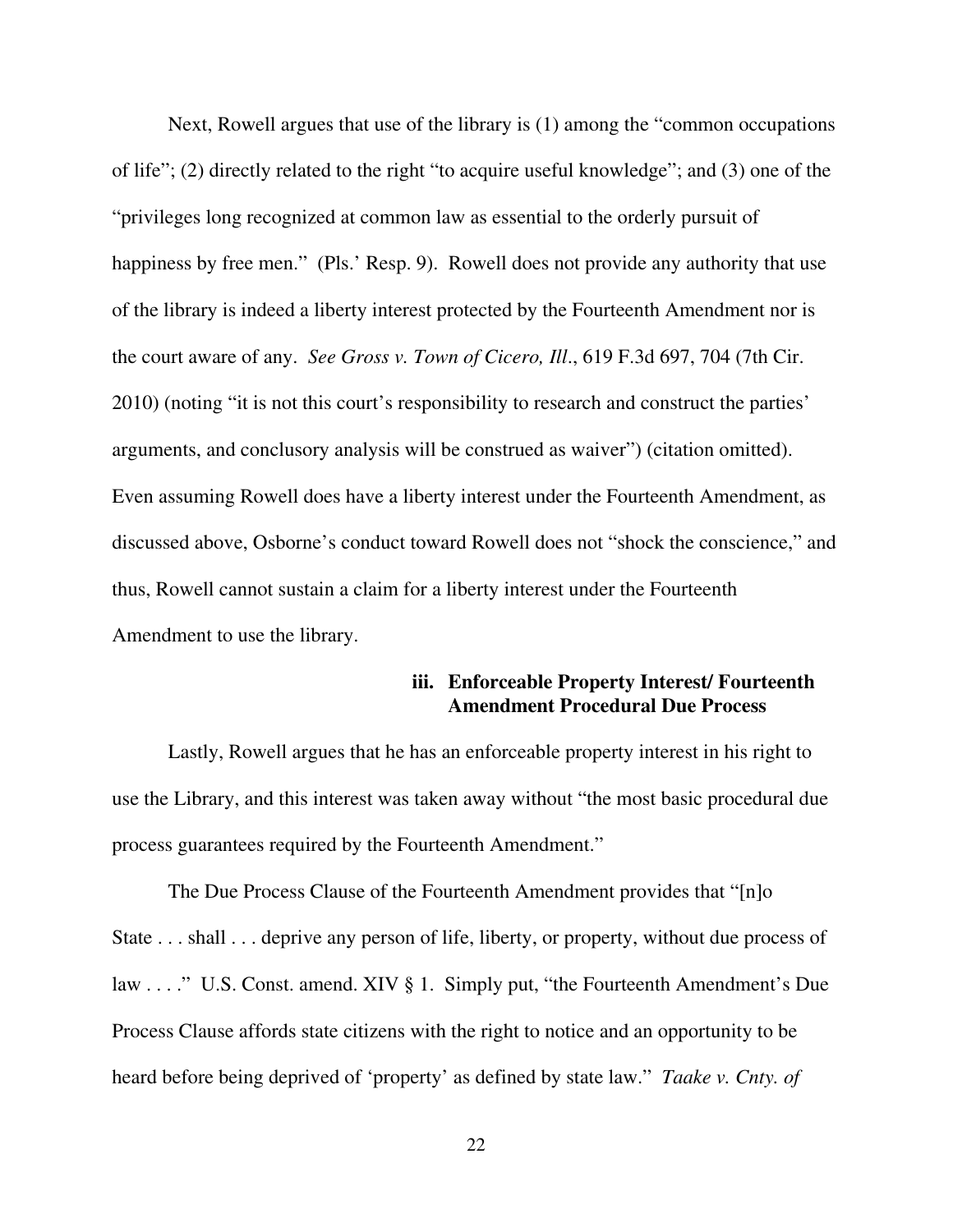*Monroe*, 530 F.3d 538, 543 (7th Cir. 2008). Thus, in examining a procedural due process claim, the court performs a two-step inquiry: (1) whether the defendant deprived the plaintiff of a constitutionally protected liberty or property interest; and (2) if so, whether that deprivation occurred without due process of law. *Doe v. Heck*, 327 F.3d 492, 526 (7th Cir. 2003) (citation omitted).

The court begins by identifying the underlying interest allegedly deprived by the state actor. "To claim a property interest protected by the Fourteenth Amendment, a person must have more than a unilateral expectation of the claimed interest. He must, instead, have a legitimate claim of entitlement to it." *Khan v. Bland*, 630 F.3d 519, 527 (7th Cir. 2010) (internal quotation marks and punctuation omitted) (quoting *Bd. of Regents of State Colls. v. Roth*, 408 U.S. 564, 577 (1972)). Indeed, a legitimate claim of entitlement is "defined by existing rules or understandings that stem from an independent source such as state law . . . ." *Roth*, 408 U.S. at 577; *see also Stone v. Hope, IN,* No. 01- 0058-C-T/K, 2002 WL 663468, at \*2 (S.D. Ind. Mar. 7, 2002) ("In order for there to be a property interest, the interest must be created by independent sources that secure certain benefits and that support claims of entitlement to those benefits"). Put another way, a "property interest of constitutional magnitude exists only when the state's discretion is 'clearly limited' such that the plaintiff cannot be denied the interest 'unless specific conditions are met.'" *Brown v. City of Michigan City, Indiana*, 462 F.3d 720, 729 (7th Cir. 2006).

 Here, Rowell argues that he has an enforceable property interest in his right to use the Library. Rowell has not, however, pointed to any state law, contract, or another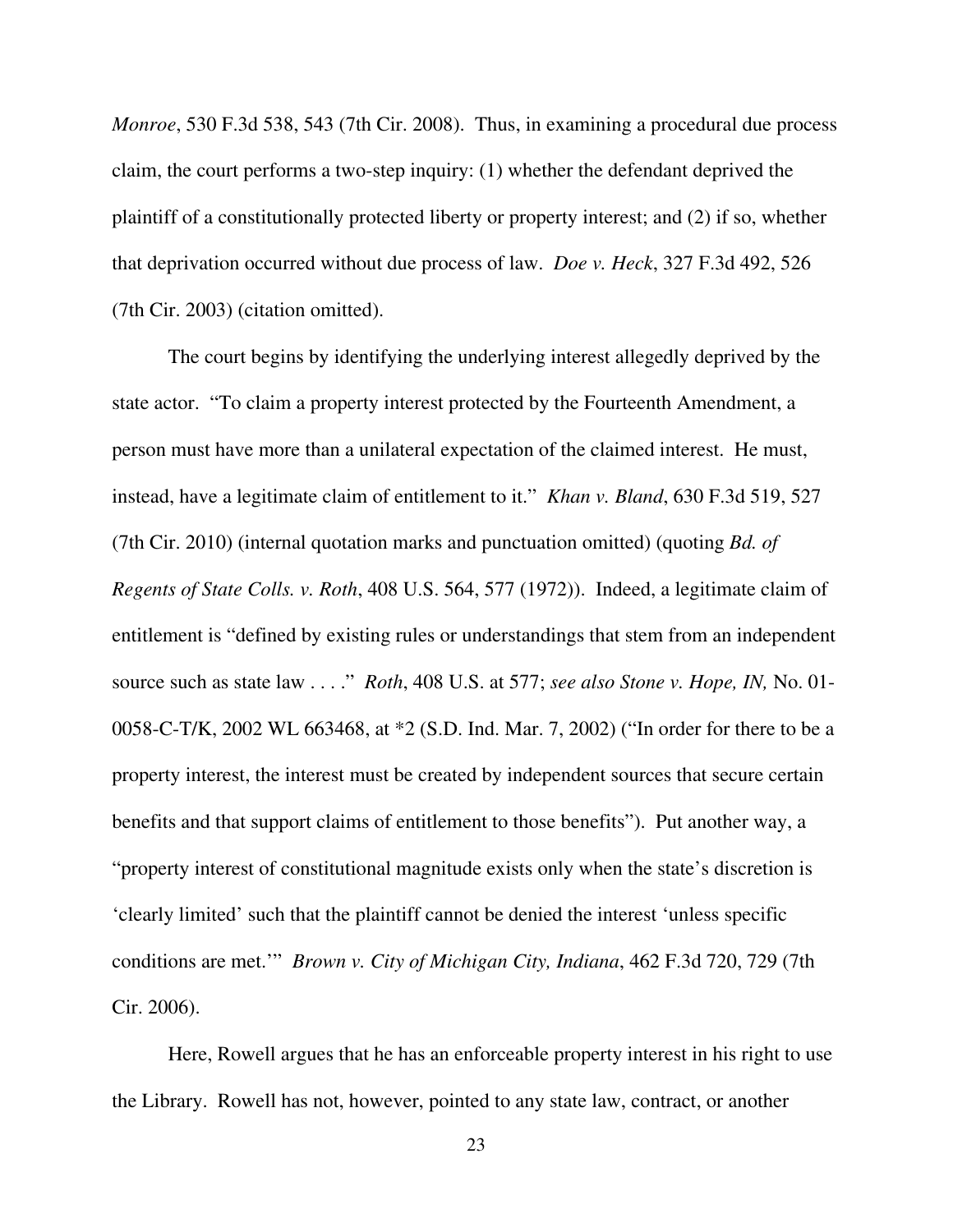independent source that guarantees him access to the Library under all conditions. Rowell instead relies extensively on an Eleventh Circuit case, *Catron v. City of St. Petersburg*, 658 F.3d 1260 (11th Cir. 2011), arguing that his enforceable property interest is "virtually identical" to the interest at stake in *Catron*.

*Catron* is inapplicable for several reasons. The Court in *Catron* held that homeless individuals had a "protected *liberty interest* to be in parks or on other city lands of their choosing that are open to the public generally." 658 F.3d at 1266 (emphasis added). It is clear by that language alone that the *liberty interest* in *Catron* is not virtually identical to the *property interest* asserted here by Rowell. Moreover, the type of public forum discussed in *Catron* – and the subsequent level of First Amendment protection – differs from the facts here. Plaintiffs there alleged that the City prohibited them from "being in city parks . . . , on public sidewalks, and at bus shelters located on public sidewalks . . . ." *Id*. This contrasts sharply to the First Amendment protections found at a public library, which courts have characterized as a "designated public forum" or "limited public forum" for First Amendment purposes. *Kreimer*, 958 F.2d at 1259 (stating "[i]t is clear . . . that a public library . . . is sufficiently dissimilar to a public park, sidewalk or street that it cannot reasonably be deemed to constitute a traditional public forum"). Thus, these interests are not similar, and as a result, *Catron* does not provide guidance here.

Even more, *Catron* noted that the right to use city parks was not absolute, as residents did not have a constitutional right to use public parks under all conditions and at all times. 658 F.3d at 1267 n. 5. Thus, even assuming the liberty interest at stake in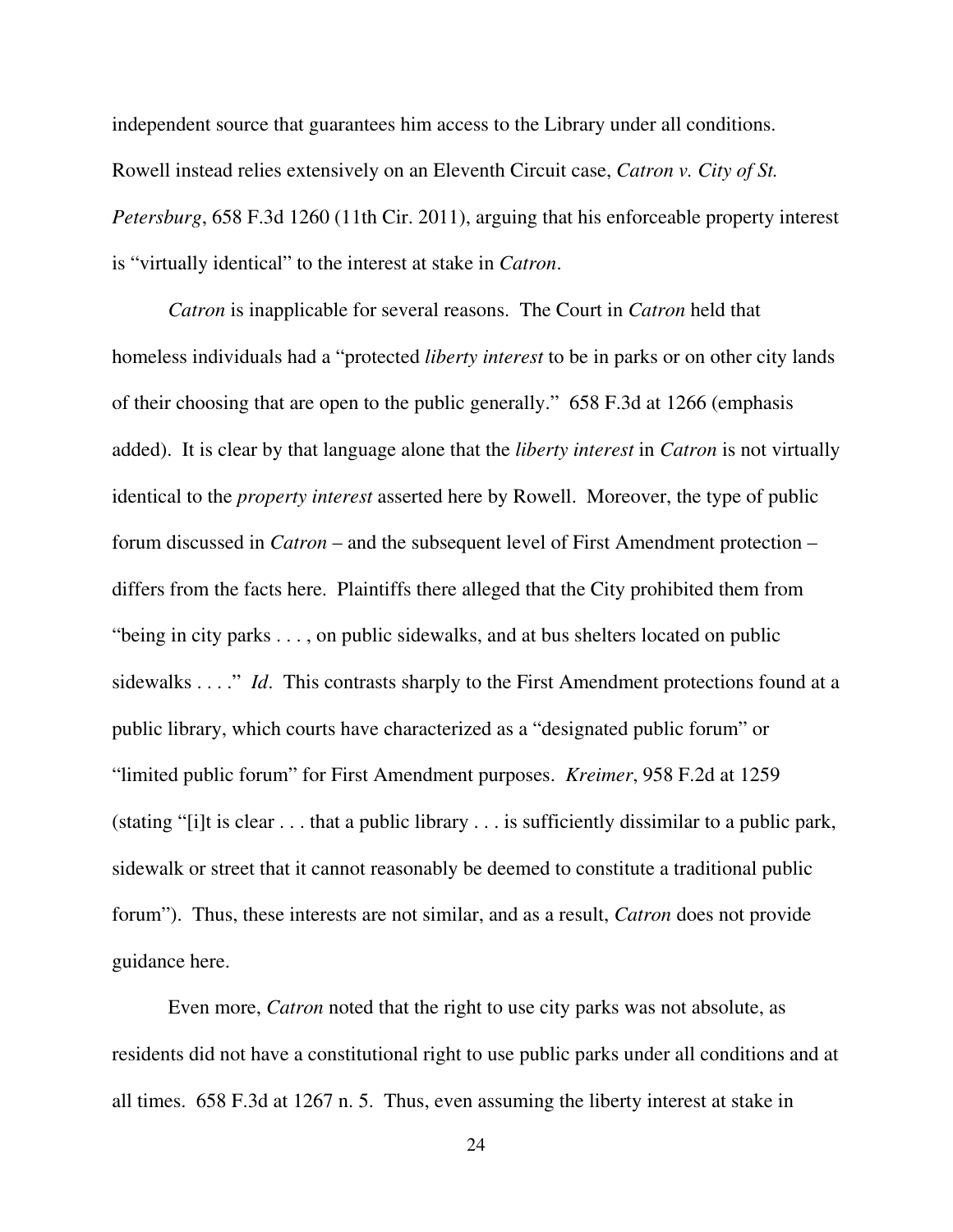*Catron* had any similarity to the alleged property interest here, the exception noted in that case is precisely what is at issue here.

Aside from *Catron*, Rowell simply states that he has an enforceable property interest in his right to use the Library without citing any authority. *Contra Moore v. Wisconsin Dep't of Admin*., No. 11-cv-304, 2011 WL 1897772, at \*2 (W.D. Wis. May 18, 2011) (dismissing procedural due process claim under Fourteenth Amendment where plaintiff had his library privileges suspended because plaintiff's allegations did not suggest he had any property interest in gaining access to library). This is not sufficient to state a claim. Because Rowell has not shown he has been deprived of a valid property interest, the court need not address what process, if any, was due. Accordingly, Rowell's procedural due process claim under the Fourteenth Amendment is dismissed.

## **B. State Claims**

-

Plaintiffs bring a claim for IIED with respect to Mary Rihm against the Library and Osborne and Medley, in their official and individual capacities.  $8 \text{ (Compl. Count)}$ Five). In the same way, Plaintiffs bring a claim for IIED with respect to Rowell against the Library and Osborne and Medley, in their individual capacities. (Compl. Count Six).

Under Indiana law, to state a claim of IIED, a plaintiff must plead that a defendant: (1) engaged in extreme and outrageous conduct; (2) which intentionally or recklessly; (3) caused; (4) severe emotional distress to another. *Waldrip v. Waldrip*, 976 N.E. 2d 102, 117 (Ind. Ct. App. 2012). Indeed, "[i]t is the intent to harm one emotionally

<sup>&</sup>lt;sup>8</sup> The official capacity claim against Osborne in Count Five must also be dismissed as redundant pursuant to the same reasoning as the dismissed constitutional claims in Counts One and Two.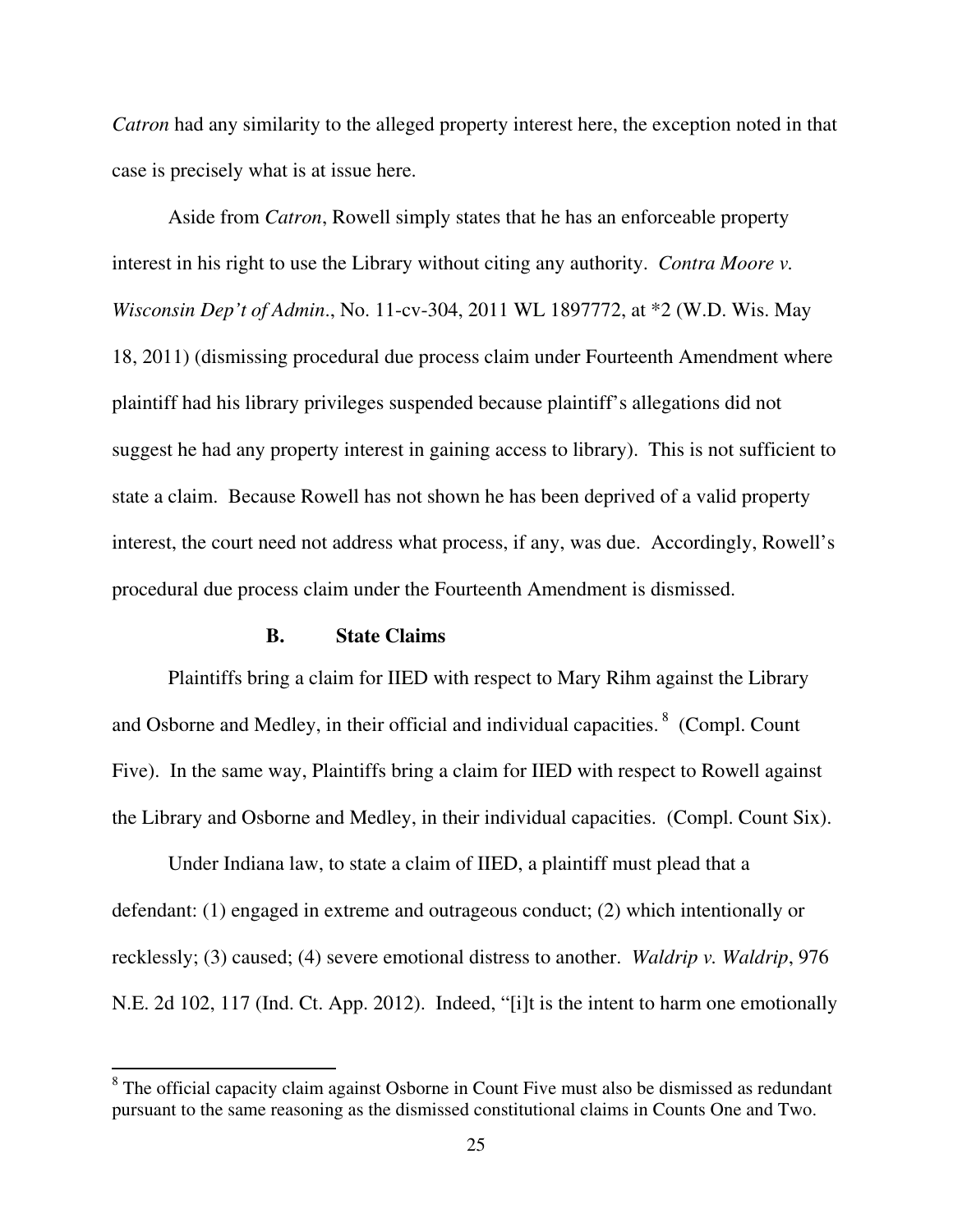that constitutes the basis for the tort of an intentional infliction of emotional distress."

*Cullison v. Medley*, 570 NE.2d 27, 31 (Ind. 1991). To that end, the requirements to prove

this tort are "rigorous." *Creel v. I.C.E. & Associates, Inc.*, 771 N.E.2d 1276, 1282 (Ind.

Ct. App. 2002).

"What constitutes 'extreme and outrageous' conduct depends, in part, upon prevailing cultural norms and values." *Bradley v. Hall*, 720 N.E.2d 747, 753 (Ind. Ct.

App. 1999). Moreover, under Indiana law, conduct is extreme and outrageous:

only where the conduct has been so outrageous in character, and so extreme in degree, as to go beyond all possible bounds of decency, and to be regarded as atrocious, and utterly intolerable in a civilized community. Generally, the case is one in which the recitation of the facts to an average member of the community would arouse his resentment against the actor, and lead him to exclaim, 'Outrageous!'

*Conwell v. Beatty*, 667 N.E.2d 768, 777 (Ind. Ct. App. 1996) (quoting Restatement (Second) of Torts § 46 cmt. d (1965)). Thus, "liability clearly does not extend to mere insults, indignities, threats, annoyances, petty oppressions, or other trivialities." *Gable v. Curtis*, 673 N.E.2d 805, 810 (Ind. Ct. App. 1996) (citing Restatement (Second) of Torts § 46 at 72-73).

## **1. Rihm's IIED Claim**

### **a. Osborne**

Rihm's IIED claim is set within the employment context, but in employment cases

"Indiana courts have been reluctant to award damages for intentional infliction of

emotional distress." *McCreary v. Libbey-Owens-Ford Co.*, 132 F.3d 1159, 1167 (S.D.

Ind. 1997); *see also Ellis v. CCA of Tenn., LLC*, No. 1:08-cv-254, 2010 WL 2605870, at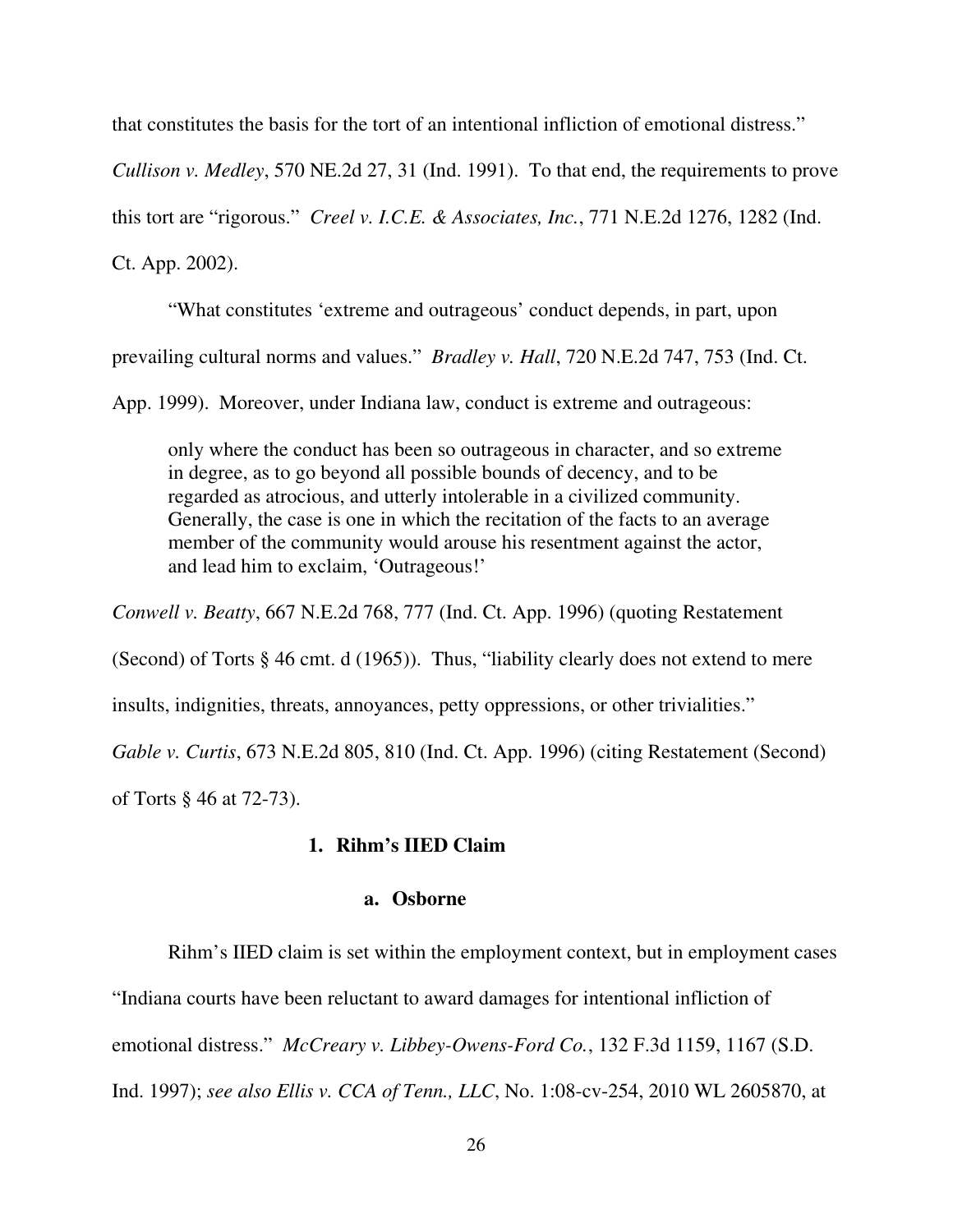\*8 (S.D. Ind. June 21, 2010) ("Indiana courts shy away from awarding damages on the basis of [IIED] as an independent tort in employment cases"). More importantly, per the factual allegations in the Complaint, the court may only conclude that Osborne suspended, and ultimately terminated, Rihm due to her unprofessional behavior and complaints from other employees. Indeed, the complaint is devoid of any allegations of Osborne's discriminatory animus. As a result, Osborne's decision to terminate Rihm for "failing to follow orders and unprofessional conduct" cannot be deemed extreme and outrageous conduct under Indiana law. *See e.g., Keri v. Bd. of Trustees of Purdue Univ*., 458 F.3d 620, 650 (7th Cir. 2006) (finding that termination of professor for engaging in inappropriate conduct with students did not constitute extreme and outrageous conduct under Indiana law); *Ellis v. CCA of Tenn., LLC*, No. 1:08-cv-254, 2010 WL 2605870, at \*8 (S.D. Ind. June 21, 2010) (holding that under Indiana law even unwarranted disciplinary actions do not constitute extreme and outrageous conduct); *Powdertech, Inc. v. Joganic*, 776 N.E.2d 1251, 1264 (Ind. Ct. App. 2002) (holding the firing of a employee pursuant to disciplinary process does not constitute extreme and outrageous conduct). Accordingly, Plaintiffs' claim against Osborne for IIED of Rihm (Count Five) must be dismissed.

### **b. Library**

Plaintiffs do not state the theory in which they bring a claim for IIED against the Library, but for the purposes of this motion, the court assumes it is under the theory of respondeat superior liability. As such, the court must evaluate the actions of the Library's employees to determine whether their acts result in liability for the Library. As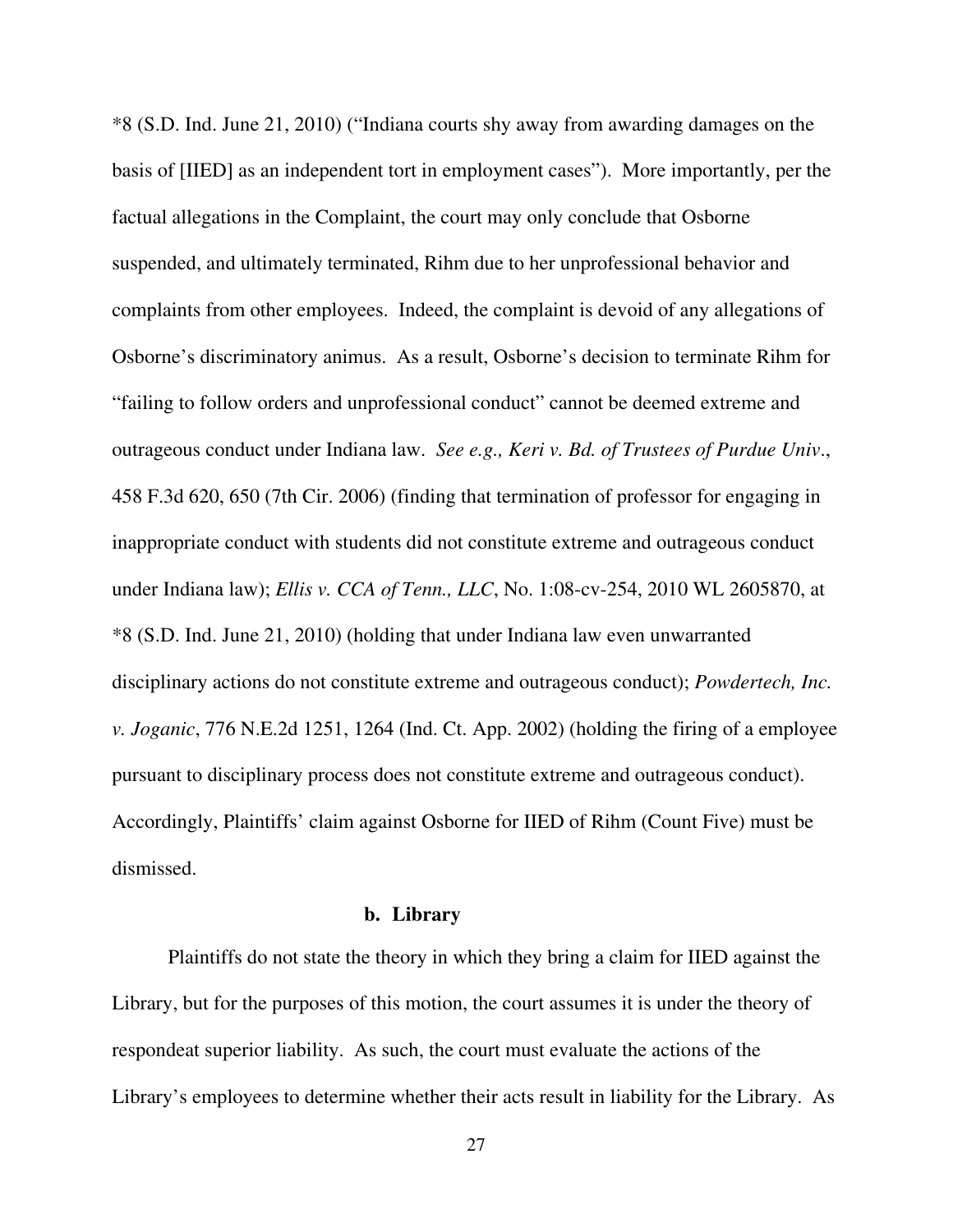noted above, Osborne's actions were neither extreme nor outrageous, so the court must also evaluate whether the actions of Medley and other Library employees impart liability on the Library.

Because Medley's actions are included in this analysis, Plaintiffs have factual allegations displaying discriminatory animus which may rise to the level of extreme and outrageous conduct. Given the liberal notice pleading standard and the fact that Plaintiffs are not required to allege all facts that support their claim at this time, it is possible for Plaintiffs to prove a set of facts consistent with their complaint to satisfy the high bar set for IIED. *See, e.g. Bryant v. Troy Auto Parts Warehouse, Inc.*, No. IP 95-1654, 1997 WL 441288, at \*7 (S.D. Ind. Apr. 25, 1997) (denying summary judgment on IIED claim where employee was verbally harassed by co-workers and his supervisor was a participant in the name-calling). As a result, dismissal is inappropriate. *See Sullen v. Midwest ISO*, No. 1:04-cv-0914, 2005 WL 4889257, at \*4 (S.D. Ind. July 27, 2005) (denying motion to dismiss IIED claim but noting it is "dubious that the Plaintiff will be able to meet the high bar set by Indiana law").

### **2. Rowell's IIED Claim**

#### **a. Osborne**

Much like Rihm's IIED claim, Rowell's IIED claim is based scantly on Osborne's behavior. Again, no factual basis has been set forth to infer any discriminatory animus on the part of Osborne towards Rowell, and Plaintiffs' argument containing pure speculation of what motivated Osborne is not sufficient to state a claim. Accordingly,